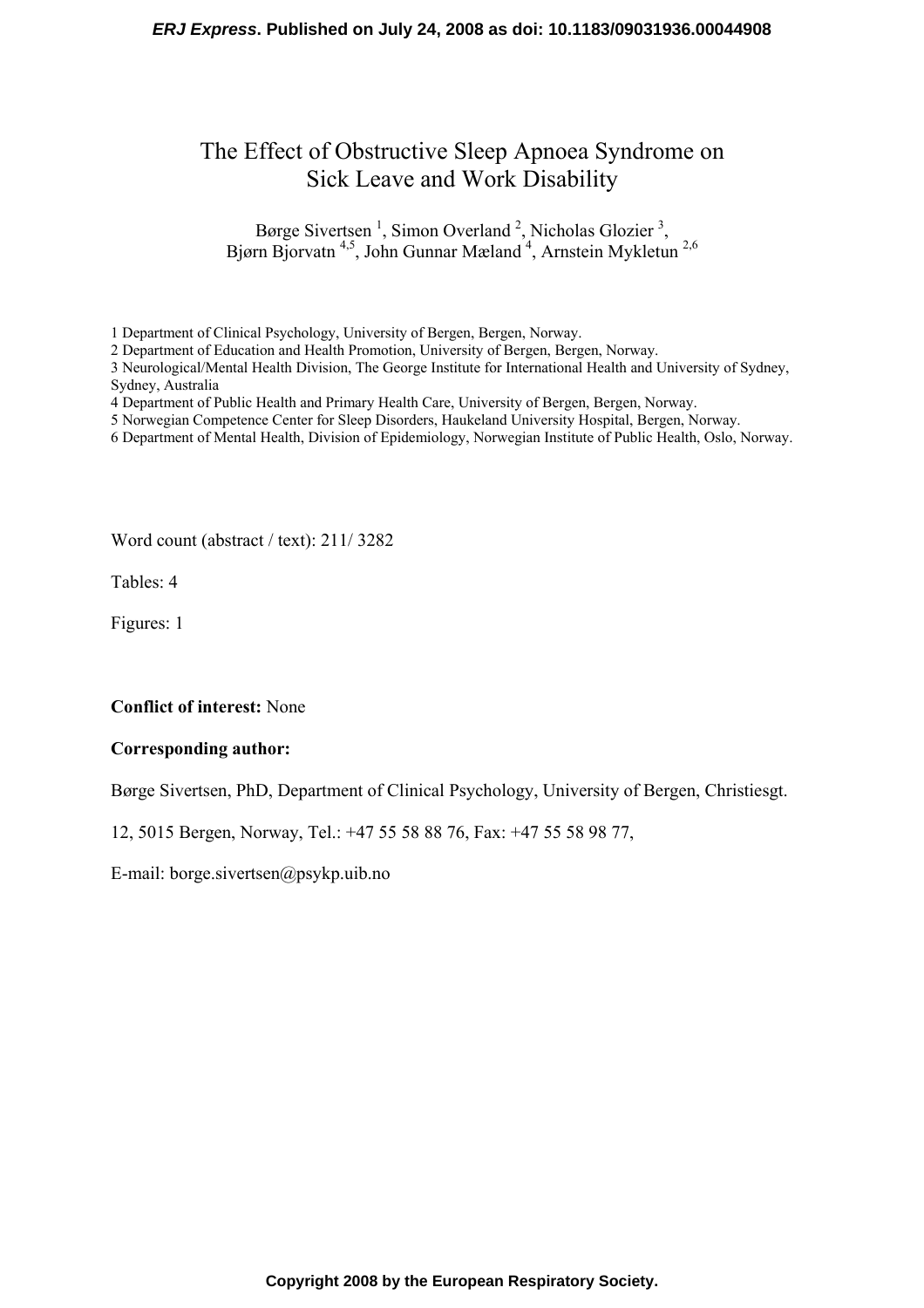# **ABSTRACT**

The objective of the present study was to examine the independent contribution of symptoms of obstructive sleep apnoea syndrome (OSAS) on long-term sick leave and permanent work disability.

Using a historical cohort design with four years follow-up, information on sick leave and disability benefit recipiency were merged with health information from the Hordaland Health Study in Western Norway, 1997–99. 7028 persons aged 40–45, were assessed for self-reported symptoms of OSAS (snoring, breathing cessations and daytime sleepiness), body-mass index, somatic conditions, and other potential confounders. The outcomes, accumulated sick leave of 8 weeks or more, and permanent work disability were identified in records from the National Insurance Administration.

After excluding participants with work disability at baseline, symptoms of OSAS were found to be a significant predictor of both subsequent long-term sick leave (odds-ratio 1.78) and permanent work disability (odds-ratio 2.40). These effects remained significant after adjustment for a range of possible confounding factors. Daytime sleepiness had the greatest explanatory power, followed by breathing cessations and snoring.

We conclude that self-reported symptoms of OSAS are an independent risk factor for subsequent long-term sick leave and permanent work disability. The findings need to be replicated using objective measures of OSAS.

**Keywords:** cohort studies; epidemiology; population-based; risk factors; sickness absence; sleep apnoea, obstructive

**Abbreviations:** CI, confidence interval; DSM-IV, *Diagnostic and Statistical Manual of Mental Disorders, Fourth Edition*; HUSK, The Hordaland Health Study; OR, odds ratio.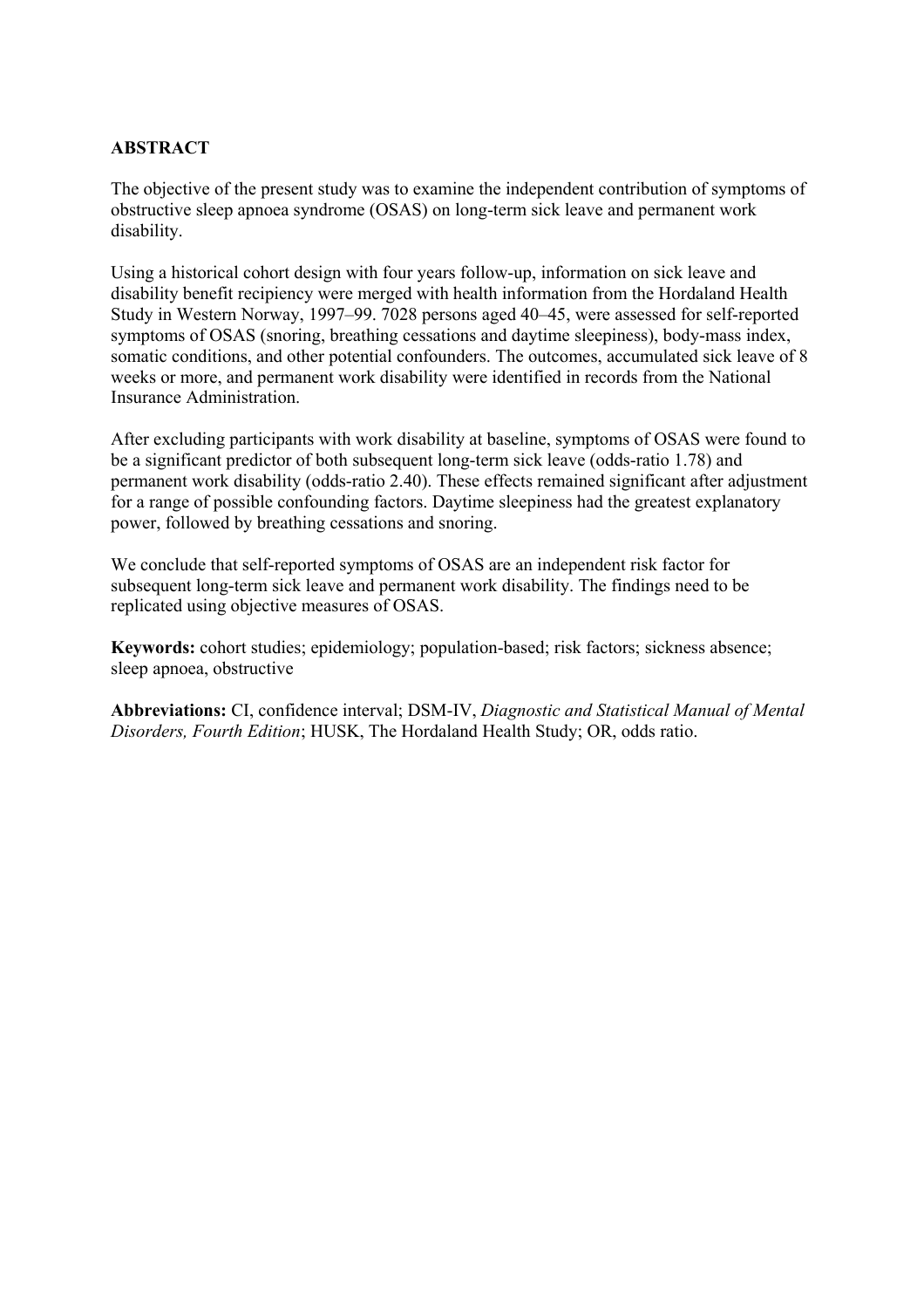### **INTRODUCTION**

Obstructive sleep apnoea syndrome (OSAS) is a sleep disorder in which the upper airway closes repeatedly during sleep, leading to sleep fragmentation and decreased levels of oxyhemoglobin saturation [1]. The prevalence of OSAS is estimated to around 5% [2-8], but the at-risk population is likely to be much larger [9]; only 10% of the population are adequately screened for the diagnosis [10]. Clinically characterized by snoring, breathing cessations and extreme daytime somnolence [11], OSAS has been shown to be a risk factor for a range of medical conditions, including glucose intolerance [12], impotence [13], hypertension [14], myocardial infarction [15], and stroke and mortality [16]. Untreated OSAS also increases the risk of automobile accidents [17], leads to poor quality of life [18], and has been linked with several neurocognitive consequences [19, 20].

In addition to such impacts on individual health, an Australian study recently estimated the economic costs of sleep disorders (OSAS and insomnia being the most important) to represent nearly 1 % of the nation's gross domestic product (GDP) [21]. Also, despite previous studies consistently showing self-reported sleep problems in general to be a significant risk factor for both long-term sick leave and permanent work disability determined objectively [22- 24], the only recent study looking at OSAS severity and self-reported work limitation found mixed results [25]. To the best of our knowledge, no studies have to date prospectively aimed to study the independent effects of symptoms of OSAS on long-term sick leave or permanent work disability.

Although polysomnography (PSG) is recommended to make the diagnosis of OSAS, the use of PSG is not easily applied in large population-based studies, being intrusive, impractical and expensive to use. Therefore, screening instruments based on self-reported symptoms of OSAS have been necessary to gain information on both prevalence and co-morbidities of OSAS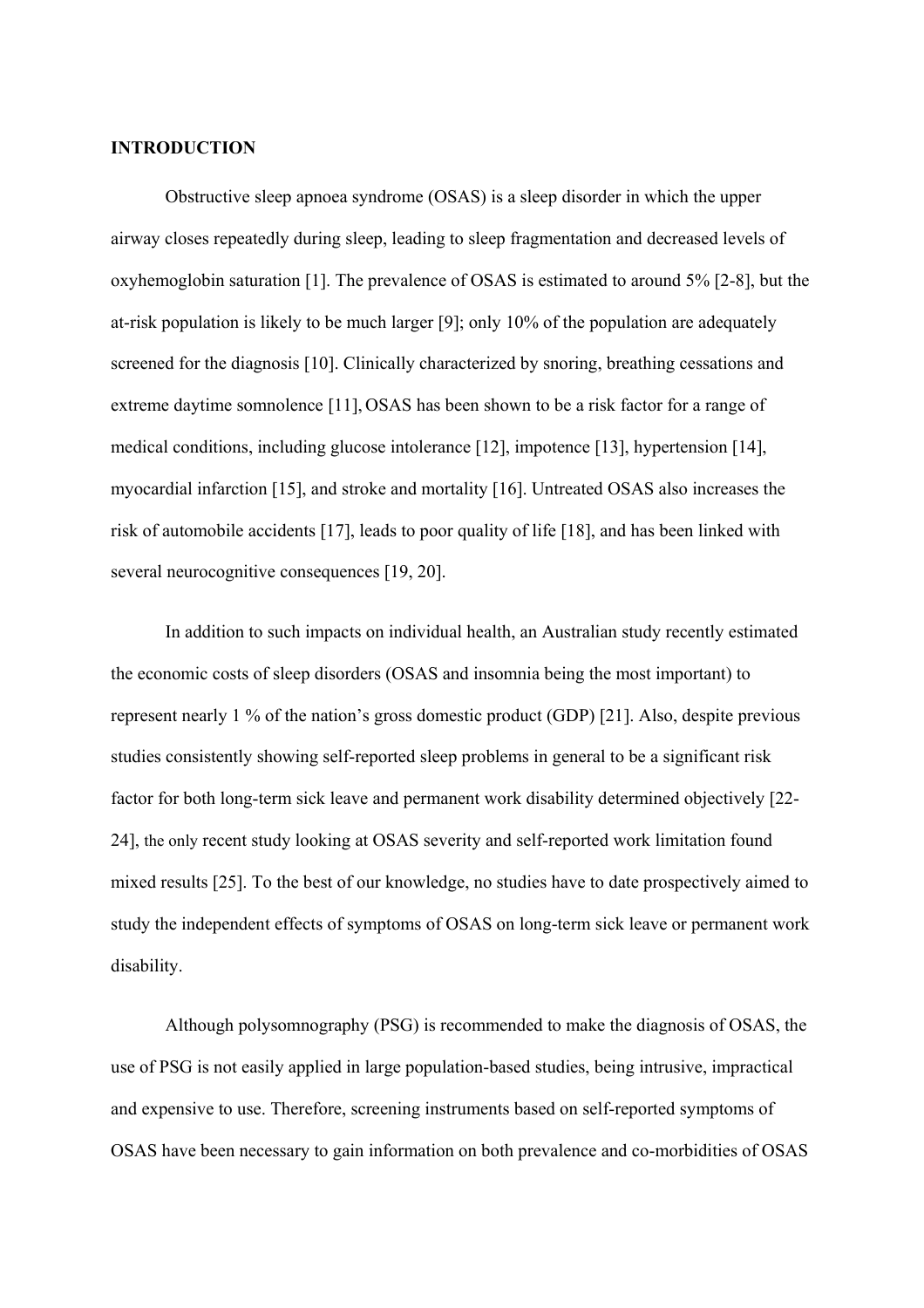[3, 4, 9], information that would be hard to obtain without using large-scale surveys.

The aim of the present study was to estimate the effect of self-reported symptoms of OSAS on both long-term sick leave and permanent work disability, using a historical cohort design. And importantly, we also wanted to adjust for the effect of a range of possible confounding and mediating factors known to be associated with OSAS, including demographic factors, lifestyle behaviors, marital/cohabitant status, body-mass index (BMI), blood pressure, as well as other physical diagnoses and conditions.

#### **METHODS**

#### *Population and data material*

The Hordaland Health Study 1997–1999 (HUSK) was a joint epidemiological research project carried out by the Norwegian Health Screening Service in collaboration with the University of Bergen. The base population included 29,400 individuals in Hordaland County, Western Norway born 1953–57, aged 40–45 at the time of the data collection. Data were collected by questionnaires and clinical examinations. A total of 18,581 (8,598 men and 9,983 women) both answered the basic questionnaire and came to the clinical examinations, yielding a participation rate of 63 % (57 % for men and 70 % for women).

After the clinical examinations, a second questionnaire including the OSAS-items was distributed and completed by a random subgroup comprising 8,896 individuals. Due to nonresponse to one or more of the variables relevant for this study in the second set of questions, 1600 individuals were excluded. HUSK responders who were receiving disability pension at baseline or who were granted disability pension awards within 12 months after baseline were also excluded (n=268), as were also individuals on sick leave at the time of HUSK and 14 days after. Thus, the final population consisted of 7,028 individuals.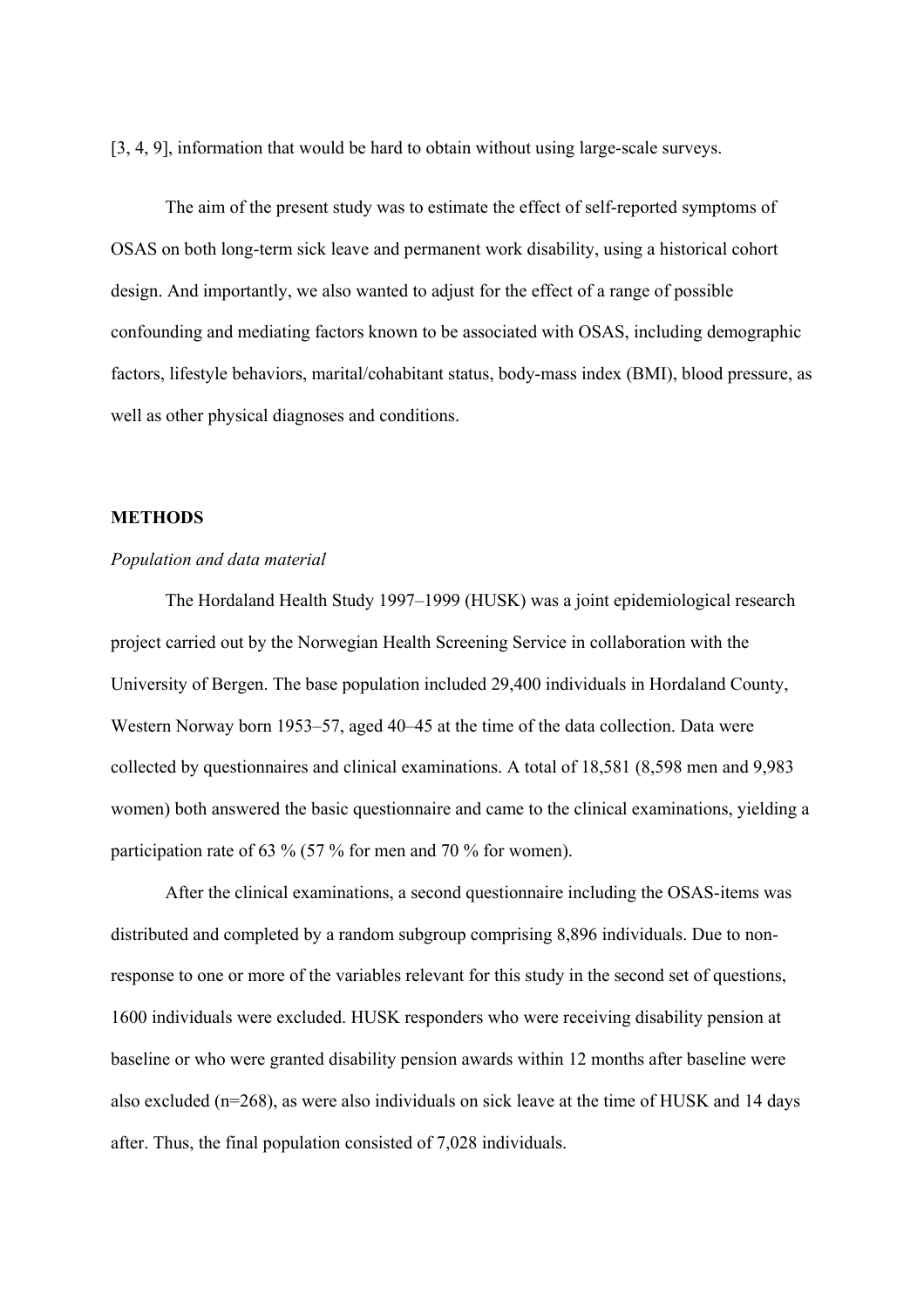#### *Measures*

#### Outcome

The National Insurance Administration records all periods of sick leave beyond 14 days, as well as all disability pension awards. In Norway, this is in all respect a public responsibility and because correct registration is a prerequisite for transfers of payments, the records are highly accurate.

In the present study, we defined long-term sick leave as accumulated number of of sick days of 8 or more weeks (56 days). A cut-off of 8 weeks has also been used in similar studies to denote "long-term" [23, 26].

Permanent work disability was defined as award of disability pension 12–48 months after participation in HUSK. By excluding all disability pensions awarded from baseline to 12 months after participation in HUSK, we aimed to exclude subjects in the process of applying for a disability pension while they attended HUSK, thus reducing any possible protopathic bias. In this study, the term work disability is used synonymously with disability pension awards. The criterion for being awarded a disability pension is at least 50 % permanently reduced work ability due to an acknowledged medical condition as certified by a general practitioner. Examinations from a specialist are undertaken when appropriate, although such an independent examination is not required.

#### Exposure

 Symptoms of OSAS were estimated using three items from the Karolinska Sleep Questionnaire [27]. These self-report items were used to identify at-risk individuals based on their own or their partner's reports on "snoring" and "breathing cessation" during sleep. In addition to the requirement of reporting both of these core symptoms either "sometimes (several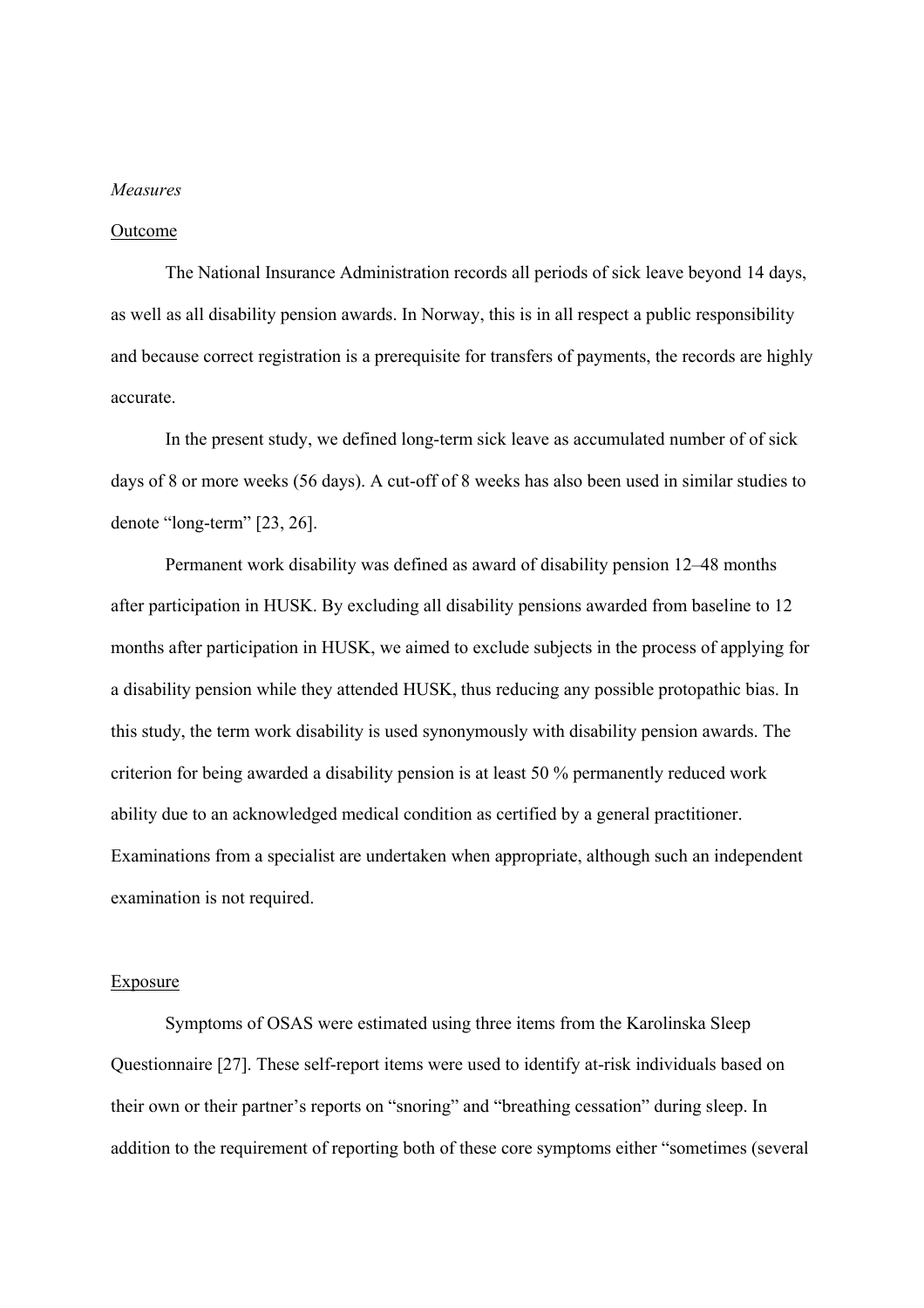times a month)", "often (several times a week)" or "always", participants were only classified as having symptoms of OSAS if they also were "tired or sleepy at work or during their spare time "sometimes", "often" or "always". A similar definition based on the Hawaiian Sleep Questionnaire (the Apnoea Score) has previously been shown to identify 100% of the cases with moderate or severe sleep apnoea (Apnoea-Hypopnea Index [AHI] > 40) and 75% of all sleep apnoea cases with AHI  $> 5$ , yielding an overall predictive accuracy of 88 % for AHI  $> 10$  [28].

#### Potential Confounders

Alcohol consumption was operationalised using four categories based on weekly number of self-reported alcohol units (None, 1-2 units/week, 3-4 units/week, or  $\geq$  5 units/week). Body mass index (BMI) was calculated from body weight (Kg) divided by squared height  $(m<sup>2</sup>)$  from the clinical examinations. Level of education was reported in four categories from less than seven years of schooling up to at least 4 years of higher education in college/university. Type of main occupation was manually classified according to Standard Classification of Occupations, ISCO-88(COM) [29] and divided into 10 major groups (eg, professionals). Detailed description of these categories is provided elsewhere [30]. We also collected data on marital/cohabitant status (dichotomized into living alone or with partner), smoking status (current smoker: yes or no) and weekly level of exercise [1] no or easy physical activity 1 hr/week, [2] moderate physical activity 1 to 2 hrs/week, or [3] hard physical activity more than 2 hrs/week. Data on blood pressure was collected during the clinical examinations.

Symptoms of current depression were measured using the depression subscale of Hospital Anxiety and Depression Scale (HADS) [31], which is a self-report questionnaire comprising 14 four-point Likert-scaled items, for which seven are used to construct the depression subscale (HADS-D). No somatic items or items regarding sleeping difficulties are included. The scale was used as continuous variables, reflecting symptom load of depression.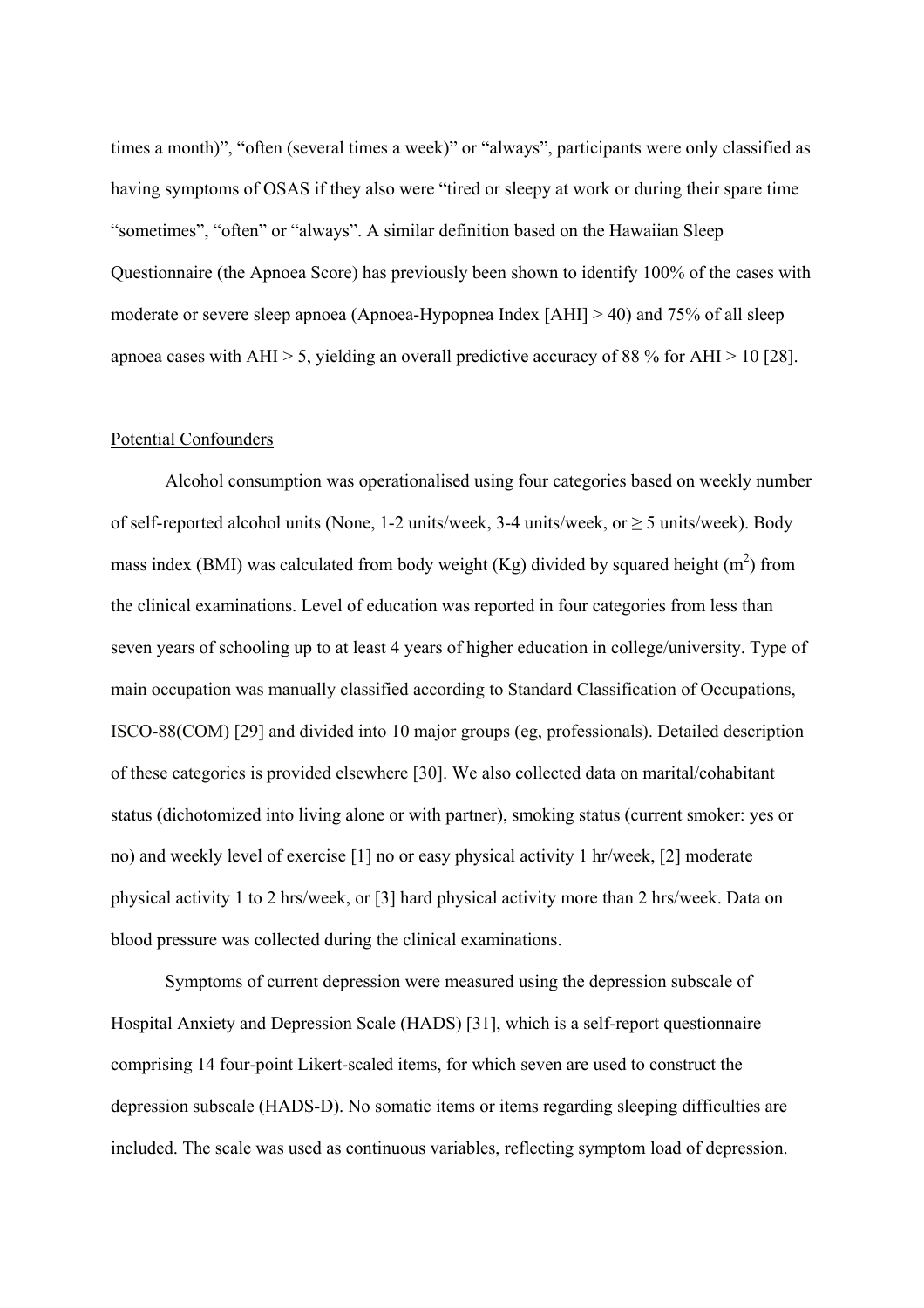Questions on somatic diagnoses were framed in the form of: "Do you have or have you had (one or more of the following)", myocardial infarction, stroke, diabetes, and angina. A positive response on one or more of these items was considered self-reported diagnosis positive. In addition, participants were asked if they used any medication the previous day, and if so, for which condition. From these responses, a team of physicians appointed appropriate diagnoses according to ATC (Anatomical Therapeutical Chemical)-classifications, producing a continuous variable indicating the number of conditions for which the person is taking medication.

In the present paper, we do not discriminate between confounding and mediating factors.

#### Statistical analysis and models

SPSS for Mac 16 was used for all statistical analyses. Pearson Chi-Square Tests were used to examine differences of baseline demographic and clinical characteristics in persons with and without symptoms of OSAS. Multivariate logistic regression analysis was used to examine the relation between symptoms of OSAS and sick leave and award of a disability pension. To avoid double counting, participants who were granted disability pension awards during the follow-up (n=139) were excluded from the sick leave analyses. However, due to the high prevalence of sick leave, participants on sick leave  $(n = 1790)$  were not excluded when work disability was the outcome measure. Results are presented as odds ratios with 95 percent confidence intervals. Potential confounders (determined *a priori*) were entered into the model for adjustment in the following order: (1) demographic characteristics (age and education), (2) marital/cohabitant status, (3) health behaviors (smoking, alcohol, physical exercise), (4) bodymass index, (5) systolic blood pressure, (7) somatic diagnoses (angina, stroke, diabetes, myocardial infarction), and (8) prescribed drugs.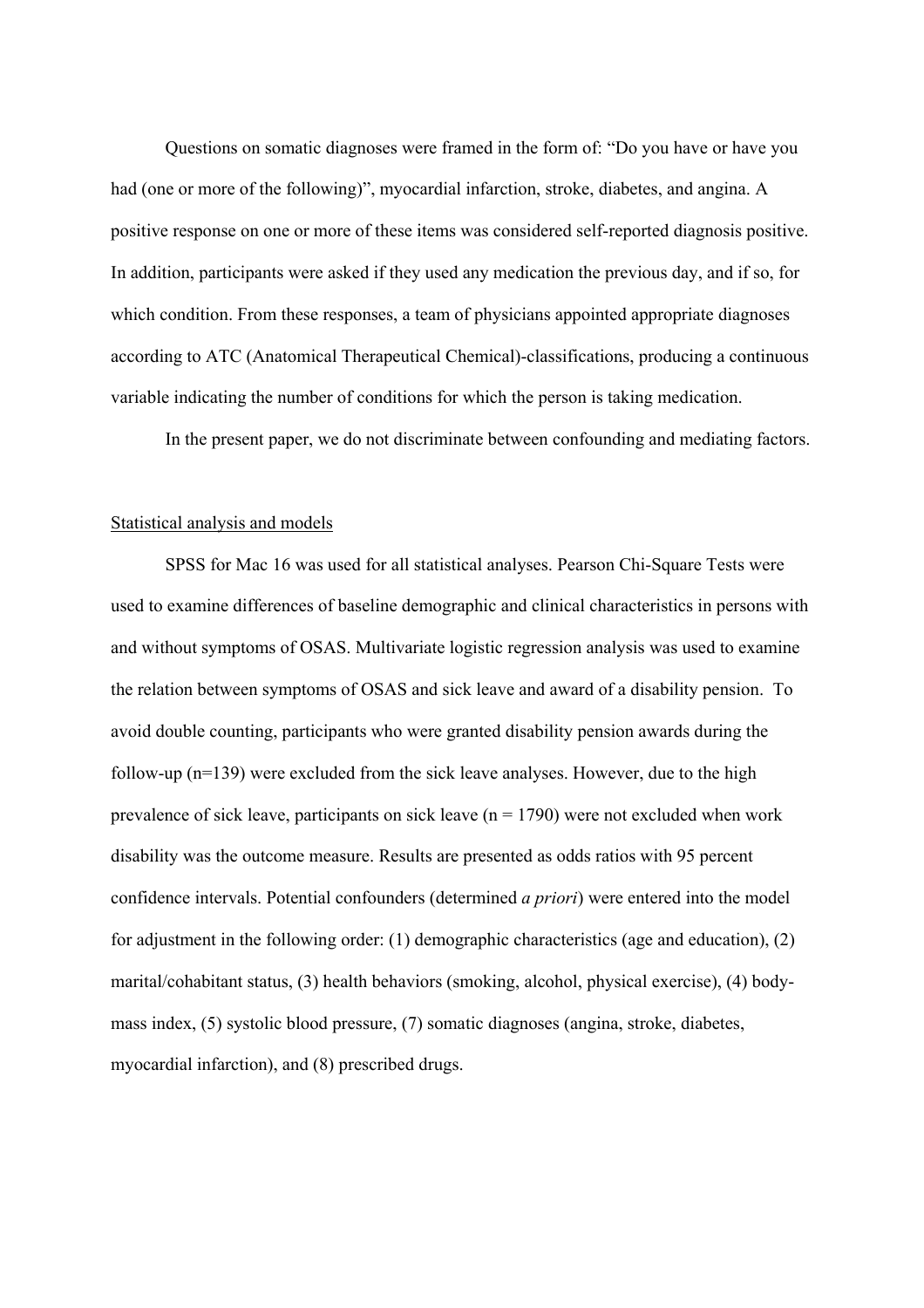## *Ethics*

The study protocol was cleared by the Regional Committee for Medical Research Ethics of Western Norway and approved by the Norwegian Data Inspectorate. Informed consent in writing was obtained from all subjects included in this study.

#### **RESULTS**

#### Sample characteristics

Baseline characteristics of the 7,028 participants that completed the OSAS questionnaire are shown in Table 1. The prevalence rate for OSAS was found to be 6.3 %. Symptoms of OSAS were more prevalent among men and persons with low education. Being a current smoker, less exercise, higher alcohol use, and high body-mass index were all associated with reported symptoms of OSAS. Higher systolic blood pressure was also associated with reported symptoms of OSAS, while angina, stroke, diabetes, myocardial infarction) were not (table 1).

> Please insert table 1 about here \_\_\_\_\_\_\_\_\_\_\_\_\_\_\_\_\_\_\_\_\_\_\_\_\_\_\_\_\_\_\_

> \_\_\_\_\_\_\_\_\_\_\_\_\_\_\_\_\_\_\_\_\_\_\_\_\_\_\_\_\_\_\_

The effect of symptoms of OSAS on sick leave

Persons reporting symptoms of OSAS had an almost doubled odds for subsequent sick leave during follow-up adjusting for gender only (OR=1.78 [95% CI: 1.42– 2.20], Table 2). Adjusting for age and education reduced the odds-ratio to 1.70, whereas controlling for either body-mass index or depression reduced the odds-ratio to 1.71. Health behaviours, including smoking, alcohol and physical exercise, had a slightly larger explanatory effect on the relationship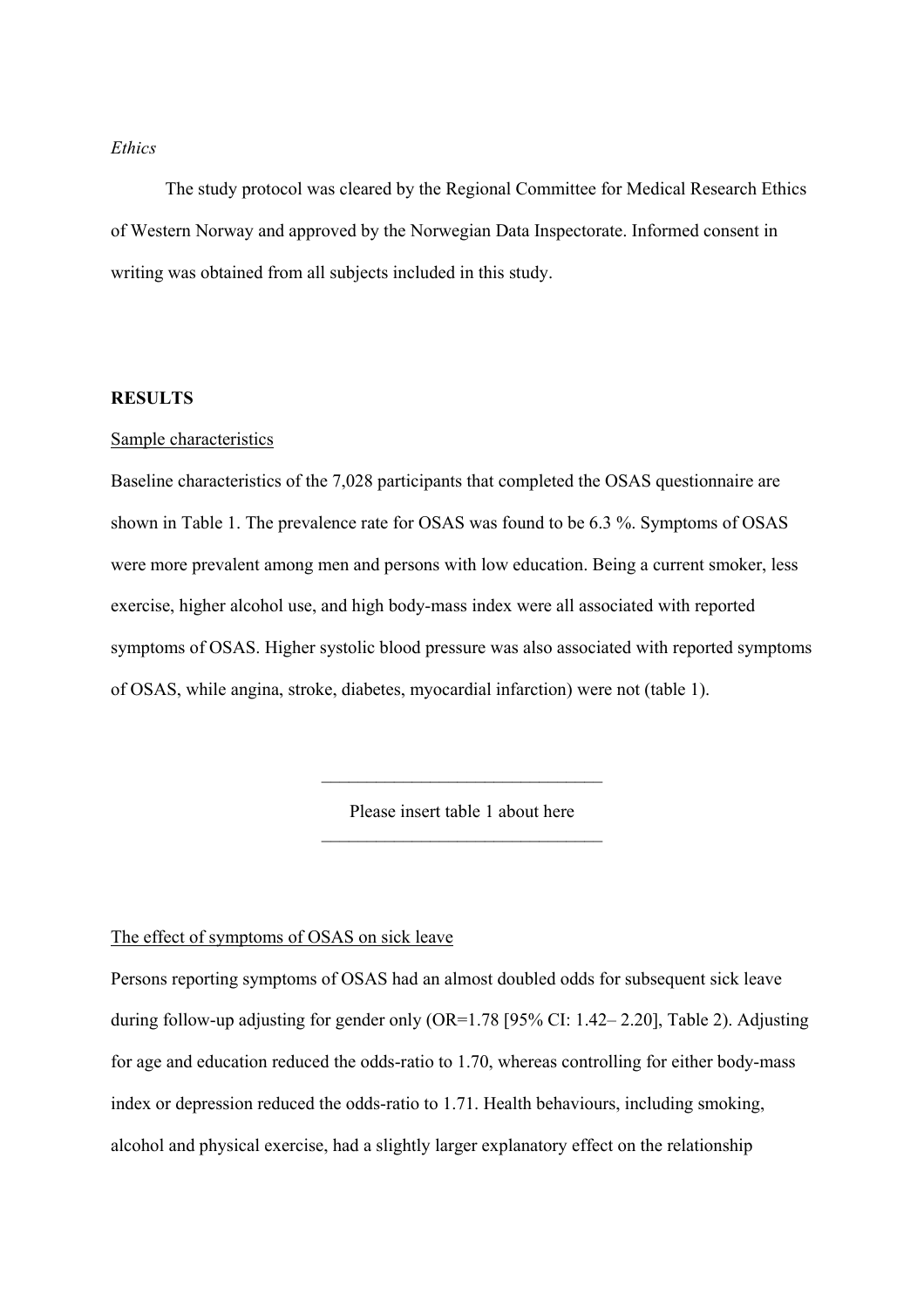between OSAS and sick leave, with an adjusted odds-ratio of 1.67 (95% CI: 1.33-2.08). However, even in the fully adjusted model, symptoms of OSAS remained a significant risk factor for long-term sick leave (adjusted OR= $1.62$  [95% CI:  $1.28 - 2.05$ ]).

> Please insert table 2 about here  $\mathcal{L}_\text{max}$

> $\mathcal{L}_\text{max}$

# The effect of symptoms of OSAS on disability pension award

Persons reporting symptoms of OSAS had a more than doubled odds of subsequent award of disability pension during follow-up, and adjusting for gender, age and education only slightly attenuated the association (adjusted OR=2.20 [95% CI:  $1.26 - 3.85$ ], Table 3). Health behaviours also explained some of this association (adjusted OR=1.99), as did depression (adjusted OR=2.02). As with the case for sick leave, neither occupational type, marital status, prescribed drugs, blood pressure, angina, stroke, diabetes or myocardial infarction, had a significant explanatory effect on the relationship between OSAS and work disability. When adjusting for the entire list of confounders, symptoms of OSAS remained a significant risk factor for permanent work disability (OR=1.92 [95% CI:  $1.01 - 3.66$ ]).

> Please insert table 3 about here  $\mathcal{L}_\text{max}$

> \_\_\_\_\_\_\_\_\_\_\_\_\_\_\_\_\_\_\_\_\_\_\_\_\_\_\_\_\_\_\_

The separate effects of breathing cessations, snoring, and daytime sleepiness

To examine which of the components (breathing cessation, snoring or daytime sleepiness) had the greatest explanatory power on sick leave and permanent work disability, we conducted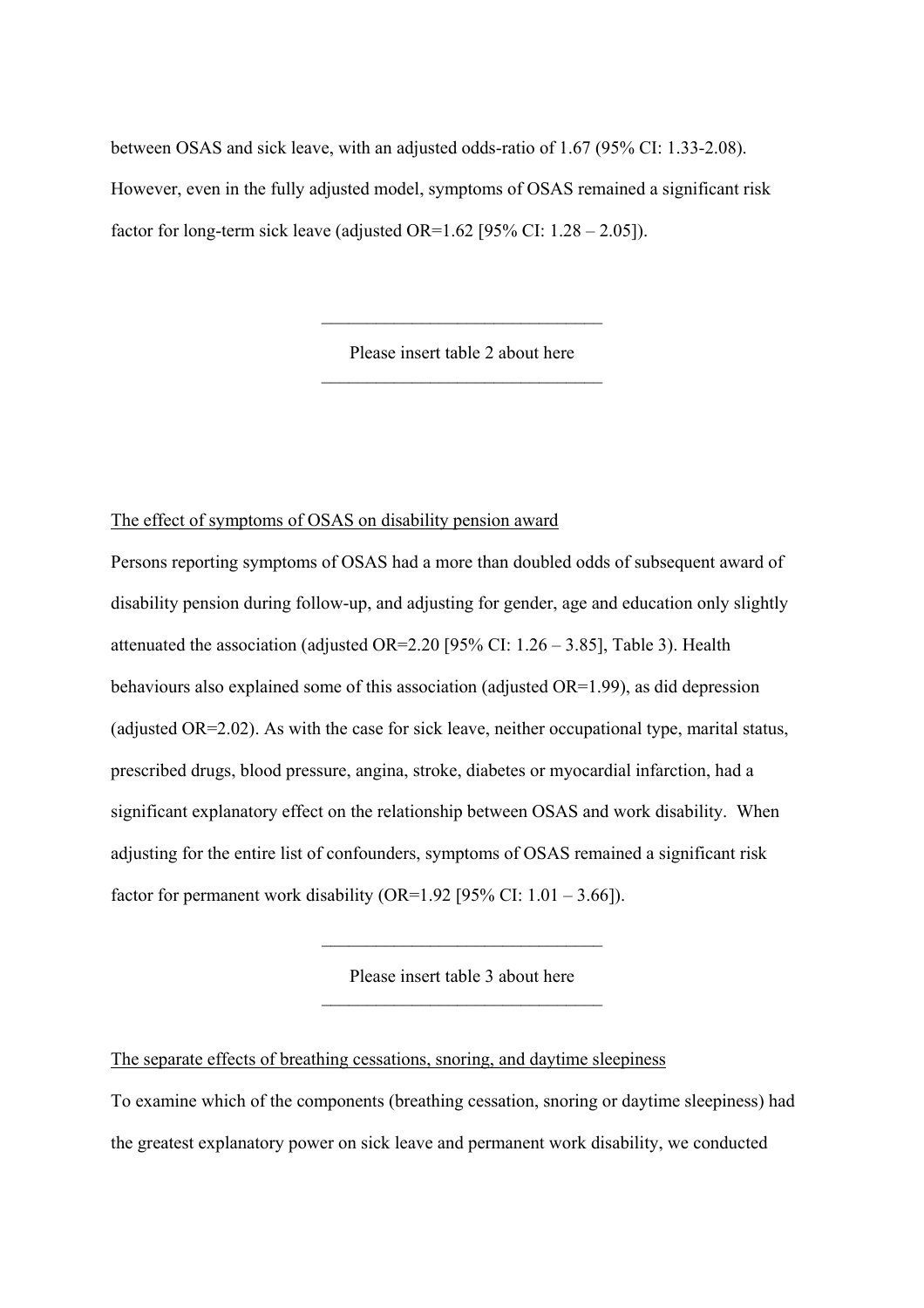additional analyses on each of the three components included in the OSAS-variable. As detailed in Table 4, daytime sleepiness was a stronger risk factor than snoring and breathing cessations for both sick leave (adjusted  $OR = 1.36$ ) and work disability (adjusted = 2.03). Snoring was only significantly associated with subsequent sick leave in the crude analyses ( $OR = 1.15$ , [95% CI:  $1.10 - 1.21$ ]), whereas breathing cessations remained a significant risk factor also in the fully adjusted analyses for sick leave (adjusted  $OR = 1.08$ , [95% CI:  $1.01 - 1.66$ ]), but not for work disability.

As detailed in figure 1, there was a dose-response relationship between the frequency of symptoms and long-term sick leave. Experiencing each of the symptoms "always" yielded higher odds-ratios compared to "often" or "sometimes." This effect was more evident in terms of daytime sleepiness, followed by breathing cessations and snoring. A similar dose-response relationship was also found when the outcome was permanent work disability.

> Please insert figure 1 about here \_\_\_\_\_\_\_\_\_\_\_\_\_\_\_\_\_\_\_\_\_\_\_\_\_\_\_\_\_\_\_

> $\mathcal{L}_\text{max}$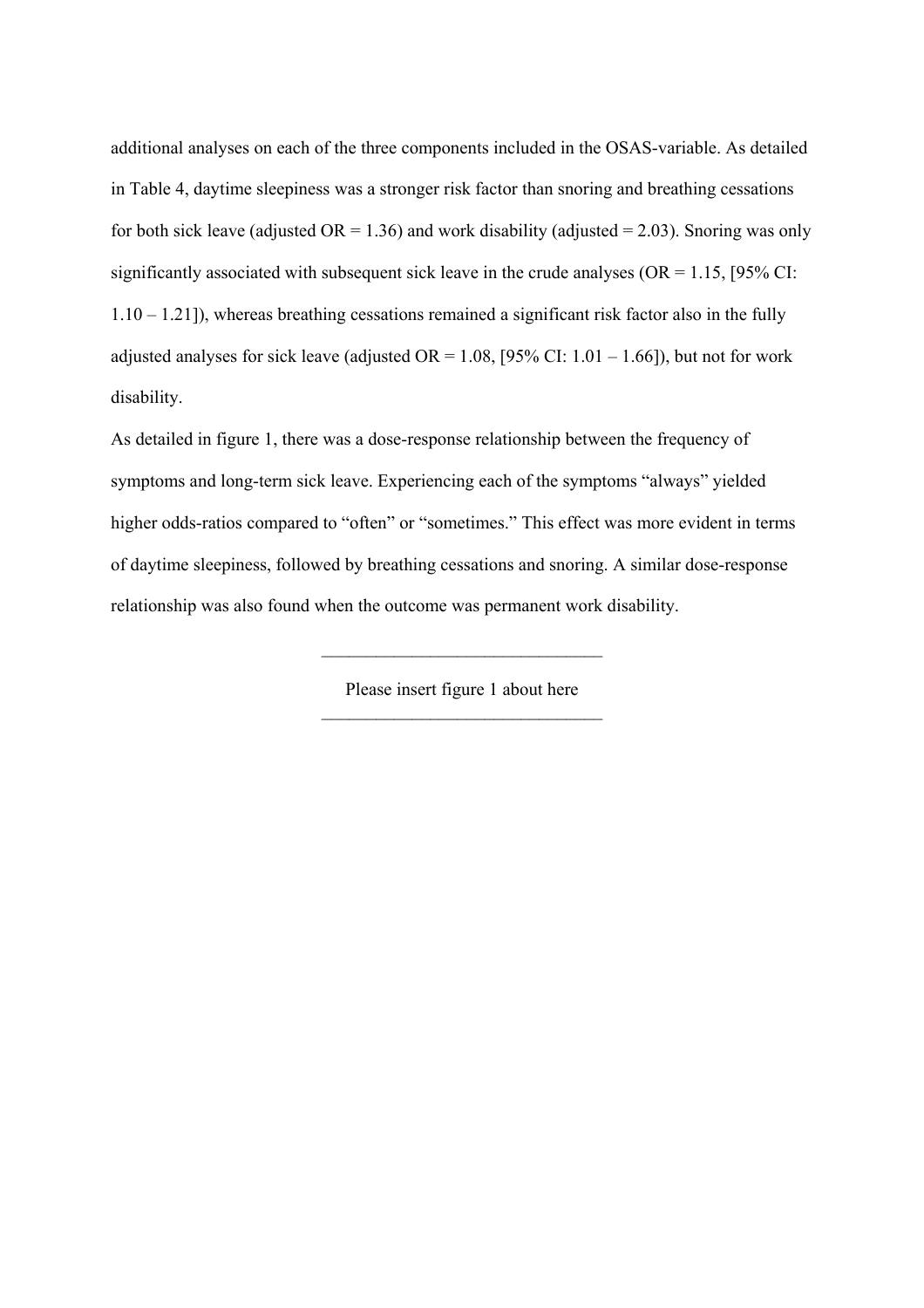#### **DISCUSSION**

In the present study we found self-reported symptoms of OSAS (measured by symptoms of snoring, breathing cessations, and daytime sleepiness) to be a strong risk factor for both subsequent long-term sick leave and award of disability pensions. Daytime sleepiness had the strongest explanatory effect, but also breathing cessations and snoring contributed to the effect of OSAS on these adverse outcomes. As expected, a range of adverse sociodemographic characteristics and health behaviours and states were associated with OSAS which partly explained this association. However, even controlling for all these factors, OSAS remained a strong risk factor for these poor outcomes.

These findings add to our understanding of OSAS as a sleep disorder with both serious individual and social consequences. In addition to being a risk factor for a range of medical conditions [12-16], OSAS has also been demonstrated to cause variable degrees of cognitive and performance problems. Although the causal mechanisms leading to such deficits remain unclear, postulated mediating conditions (e.g. hypertension, angina, myocardial infarction, diabetes or stroke) of the effect of OSAS had no explanatory power in these models suggesting that the symptoms of OSAS do not lead to these negative outcomes through these mechanisms. OSAS patients have been shown to report problems in both cognitive processing, memory, sustained attention, and executive functioning [32]. As such, untreated OSAS represents a major problem for the patient 24 hours a day, with impaired daytime functioning expressed as forgetfulness, impaired concentration, and slowed thought processes and responses. It comes as no surprise, then, that having symptoms of OSAS are associated with subjective reported problems in work performance [33]. While sleep complaints in general have been found to predict later work disability [24], to our knowledge, only three other studies have examined the relation between OSAS and work performance. In a retrospective Swedish study, self-reported symptoms of OSAS were found to be significantly associated with short-term sick leave and psychosocial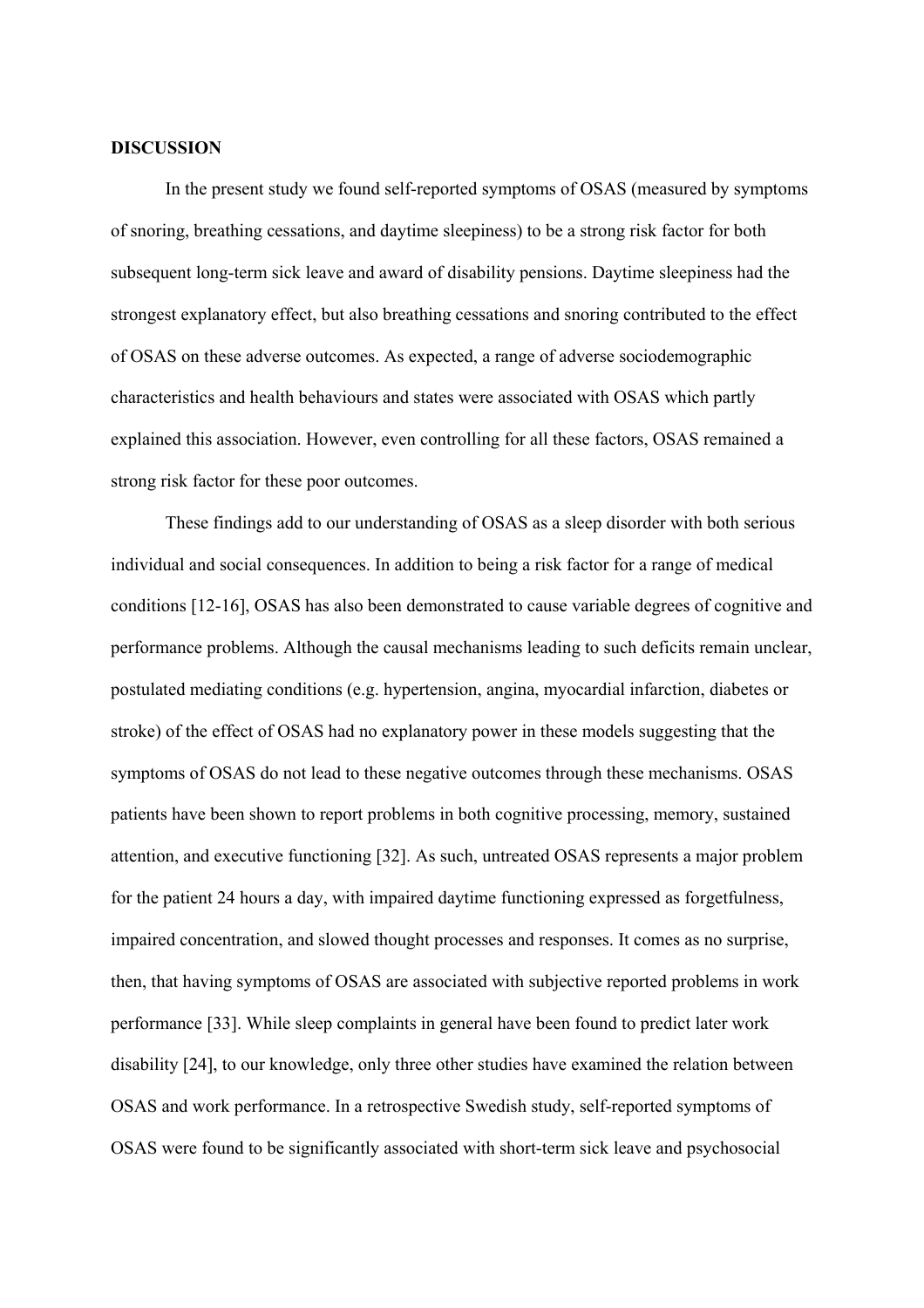morbidity in a sample of obese persons [34]. In this study, persons with OSAS on average reported 5 weeks more of sick leave over the previous year than those without OSAS, an effect that remained significant after adjusting for the presence of other common disorders such as hypertension and diabetes. In another recent study, Mulgrew and colleagues found no relationship between OSAS severity and self-reported work limitation in white-collar workers, while such an association was present in blue-collar workers [25]. However, these studies did not attempt to adjust for potential confounders that might explain their findings. Finally, Lindberg at al. found self-reported snoring and daytime sleepiness to double the risk for occupational accidents during a 10 year follow-up period [35], an effect that remained significant when also adjusting for other factors that might explain their findings, including body-mass index, smoking, alcohol dependence, years at work, as well as various occupational factors.

Our findings show that among the three symptoms constituting in the OSAS-variable, daytime sleepiness was the strongest risk factor for both sick leave and work disability, followed by breathing cessations and snoring. Also, not surprisingly, we found a dose-response relationship between the frequency of symptoms and the outcomes, with those "always" experiencing daytime sleepiness having the worst work related outcome. However, it is noteworthy that the combination of these symptoms generally yielded higher odds-ratio than any of the separate symptoms alone (except in the fully adjusted analyses on work disability in which the odds-ratio for sleepiness was comparable to that of the OSAS-variable).

There are several strengths in the present study. First, the study sample was relatively large, and the participation rate was high. Second, both exposure and outcome assessments should be relatively unbiased. At baseline measurement, neither participants nor administrators were aware of the specific research hypotheses, reducing the possibility of information being biased by selective symptom presentation in order to gain access to, or avoid, benefits, or bias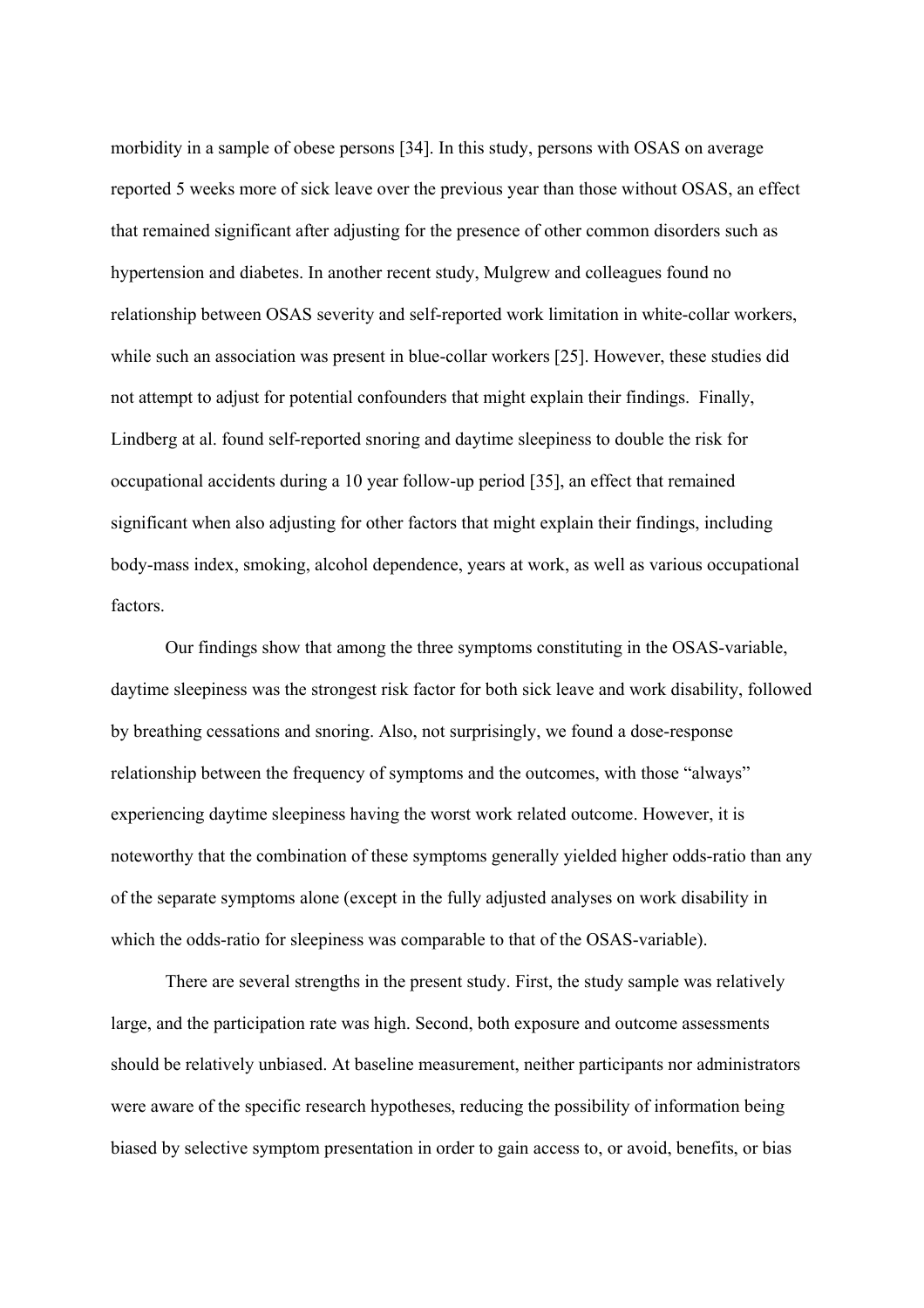the results in the direction of a particular hypothesis. Third, the data obtained from the National Insurance Administration are complete, as people moving to other parts of the country after participating in HUSK are still registered. The main limitation of the present study is the measurement of OSAS. Rather than employing the gold standard of a clinical diagnosis based on polysomnographic recordings, the present study is based on a brief self-report questionnaire used to categorize persons into two groups: symptoms of OSAS or no OSAS. The prevalence estimate (6.3 %) is similar to that found in other epidemiological studies based on the general population in similar age cohorts [2-5, 7]. Nevertheless, the use of self-reported symptoms to measure OSAS remains potentially problematic, because persons are often unaware of their behaviour during sleep [36]. However, polysomnographic data are not easily obtained in epidemiological studies, and the use of self-reports by patients are often the only feasible way of acquiring information about this. One way of improving the validity of such reports is by also including spouse-reported information on snoring and breathing cessations [36]. The Karolinska Sleep Questoinnaire is based on sleep problems also reported by the person's spouse and thus attempts to improve the validity of symptoms. However, as noted by Grunstein et al [34] a potential source of misclassification into OSAS and non-OSAS groups may relate to the presence of a current home partner, and persons sleeping alone may as such be more likely to be misclassified as not having OSAS. In our analysis, adjusting for marital/cohabitant status did not attenuate the effect, and such a misclassification would tend to produce an underestimation in the health differences between the OSAS and non-OSAS groups, given that living alone is characteristically associated with poorer health [34].

 Also, previous studies have shown that self report has an acceptable level of accuracy in identifying subjects with and without OSAS [28, 37-40]. In an early study by Kapuniai [28], the same operationalization of OSAS predicted an apnoea index of  $> 10$  with a sensitivity of 83% and a specificity of 63%. Another study found this operationalisation to yield a very high level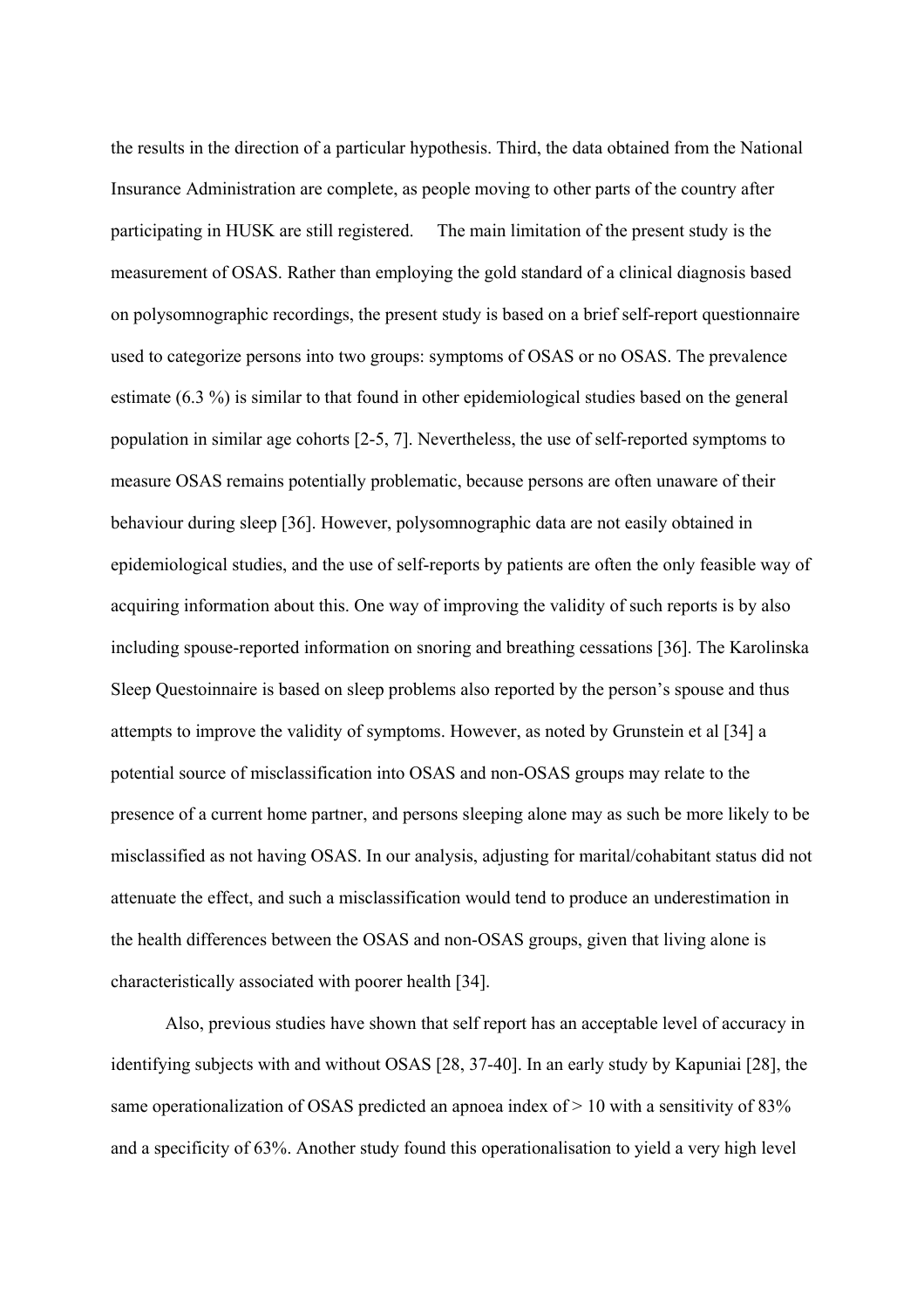of specificity for OSAS (99%), although the sensitivity was somewhat lower [37]. In that study, it was also found that persons never reporting snoring and no observed apnoea were 35 times less likely to have OSAS (as indicated by polysomnography) compared to positive responses on these questions. Nevertheless, under ideal circumstances, self-report data should be validated by polysomnographic readings, although this rarely is performed in such large population studies [41]. A suggestion for further studies including items on sleep apnoea, could be to run PSG on a sub-sample to validate the self reports.

 The rate of receipt and later awards of disability pension was higher among the nonattendees than among participants of the HUSK study [42]. Non-participants also have poorer health<sup>[43]</sup> and much higher mortality rates.<sup>[44]</sup> Thus, our results might be more accurate for a relatively healthier set of the population. Among the non-respondents there are possibly more comorbidities and complex health problems leading to work disability.

Finally, there are other potential confounders such as work pressures, stress, and other medical conditions (incl. glucose intolerance, impotence and neurocognitive deficits) which have not been captured in our measures yet may be related to both baseline symptoms of OSAS and later sick leave or disability pension.

#### *Conclusions*

Our findings suggest that persons with self-reported symptoms of OSAS are more likely to leave the work force, and that this sleep disorder may be a significant independent contributor to increased social security costs and reduced productivity and family income. The findings warrant replication using a better validated measure of OSAS, and suggest that social outcomes become an additional focus of interventions.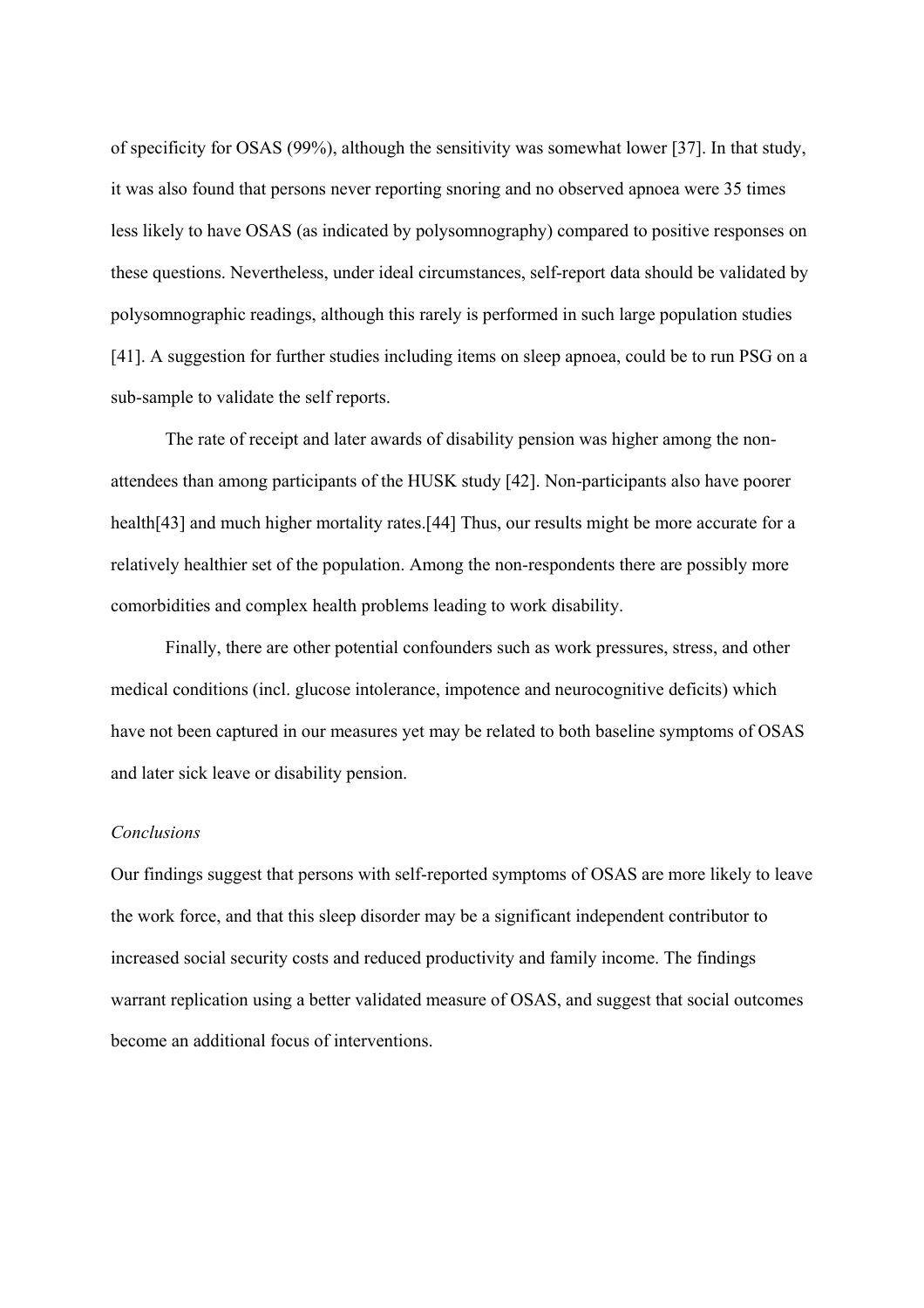## **REFERENCES**

- 1. Guilleminault C, Bassiri A. Clinical features and evaluation of obstructive sleep apnea. *In:* Kryger M, Roth T, Dement W, eds. Principles and Practice of Sleep Medicine. 4th Edn. W.B. Saunders, Philadelphia, 2005; pp. 1043-1052.
- 2. Bresnitz EA, Goldberg R, Kosinski RM. Epidemiology of obstructive sleep apnea. *Epidemiol Rev* 1994; 16: 210-227.
- 3. Kripke DF, Ancoli-Israel S, Klauber MR, Wingard DL, Mason WJ, Mullaney DJ. Prevalence of sleep-disordered breathing in ages 40-64 years: a population-based survey. *Sleep* 1997; 20: 65-76.
- 4. Ohayon MM, Guilleminault C, Priest RG, Caulet M. Snoring and breathing pauses during sleep: telephone interview survey of a United Kingdom population sample. *BMJ*  1997; 314: 860-863.
- 5. Partinen M. Epidemiology of obstructive sleep apnea syndrome. *Curr Opin Pulm Med*  1995; 1: 482-487.
- 6. Tishler PV, Larkin EK, Schluchter MD, Redline S. Incidence of sleep-disordered breathing in an urban adult population: the relative importance of risk factors in the development of sleep-disordered breathing. *JAMA* 2003; 289: 2230-2237.
- 7. Young T, Palta M, Dempsey J, Skatrud J, Weber S, Badr S. The occurrence of sleepdisordered breathing among middle-aged adults. *N Engl J Med* 1993; 328: 1230-1235.
- 8. Young T, Peppard PE, Gottlieb DJ. Epidemiology of obstructive sleep apnea: a population health perspective. *Am J Respir Crit Care Med* 2002; 165: 1217-1239.
- 9. Hiestand DM, Britz P, Goldman M, Phillips B. Prevalence of symptoms and risk of sleep apnea in the US population: Results from the national sleep foundation sleep in America 2005 poll. *Chest* 2006; 130: 780-786.
- 10. Young T, Evans L, Finn L, Palta M. Estimation of the clinically diagnosed proportion of sleep apnea syndrome in middle-aged men and women. *Sleep* 1997; 20: 705-706.
- 11. The International Classification of Sleep Disorders: Diagnostic & Coding Manual, ICSD-2. 2nd ed. American Academy of Sleep Medicine, Westchester, Ill, 2005.
- 12. Babu AR, Herdegen J, Fogelfeld L, Shott S, Mazzone T. Type 2 diabetes, glycemic control, and continuous positive airway pressure in obstructive sleep apnea. *Arch Intern Med* 2005; 165: 447-452.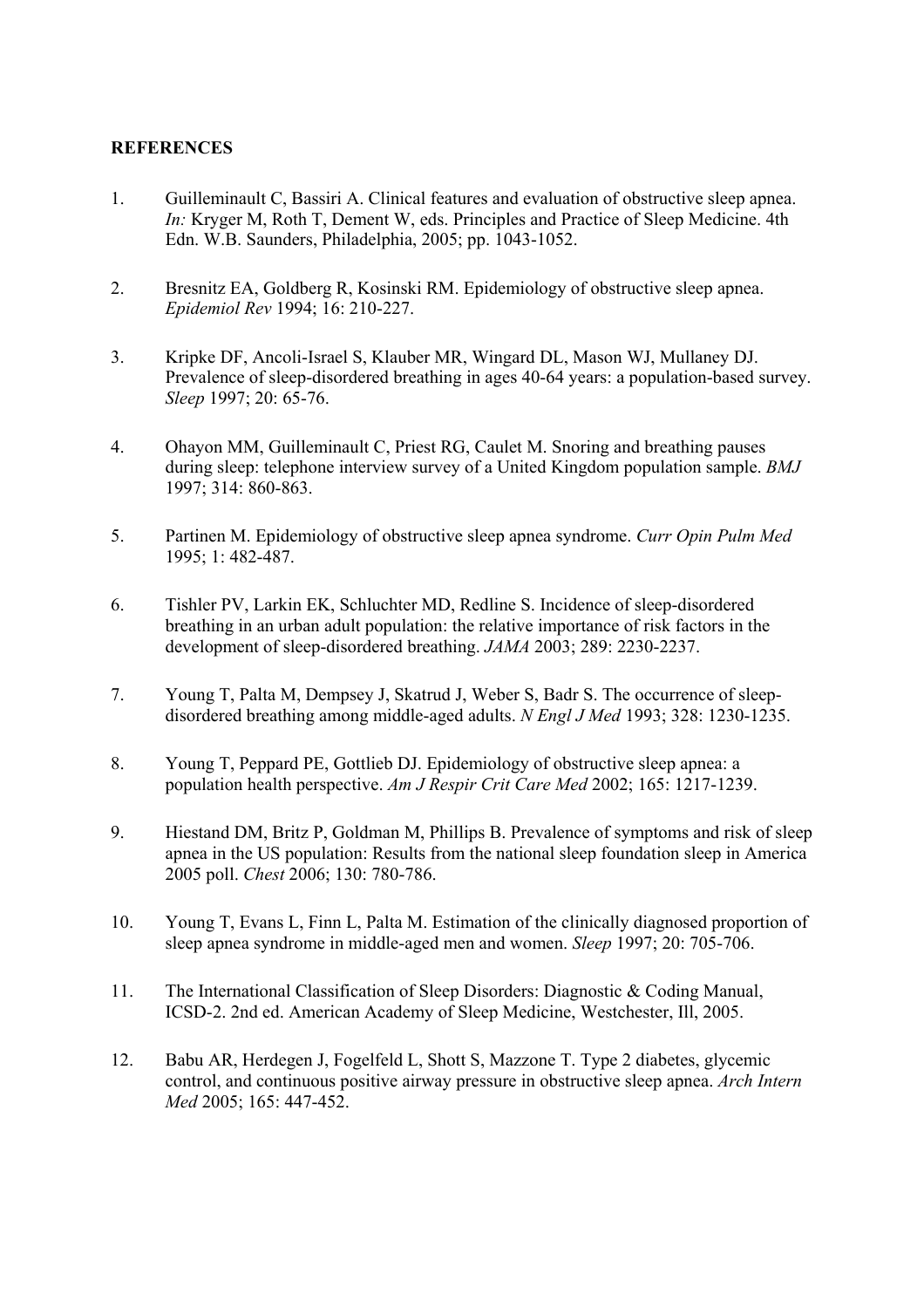- 13. Goncalves MA, Guilleminault C, Ramos E, Palha A, Paiva T. Erectile dysfunction, obstructive sleep apnea syndrome and nasal CPAP treatment. *Sleep Med* 2005; 6: 333- 339.
- 14. Peppard PE, Young T, Palta M, Skatrud J. Prospective study of the association between sleep-disordered breathing and hypertension. *N Engl J Med* 2000; 342: 1378-1384.
- 15. Hung J, Whitford EG, Parsons RW, Hillman DR. Association of sleep apnoea with myocardial infarction in men. *Lancet* 1990; 336: 261-264.
- 16. Yaggi HK, Concato J, Kernan WN, Lichtman JH, Brass LM, Mohsenin V. Obstructive sleep apnea as a risk factor for stroke and death. *N Engl J Med* 2005; 353: 2034-2041.
- 17. Young T, Blustein J, Finn L, Palta M. Sleep-disordered breathing and motor vehicle accidents in a population-based sample of employed adults. *Sleep* 1997; 20: 608-613.
- 18. Ballester E, Badia JR, Hernandez L*, et al.* Evidence of the effectiveness of continuous positive airway pressure in the treatment of sleep apnea/hypopnea syndrome. *Am J Respir Crit Care Med* 1999; 159: 495-501.
- 19. Engleman HM, Kingshott RN, Wraith PK, Mackay TW, Deary IJ, Douglas NJ. Randomized placebo-controlled crossover trial of continuous positive airway pressure for mild sleep Apnea/Hypopnea syndrome. *Am J Respir Crit Care Med* 1999; 159: 461- 467.
- 20. Aikens JE, Caruana-Montaldo B, Vanable PA, Tadimeti L, Mendelson WB. MMPI correlates of sleep and respiratory disturbance in obstructive sleep apnea. *Sleep* 1999; 22: 362-369.
- 21. Hillman DR, Murphy AS, Antic R, Pezzullo L. The economic cost of sleep disorders. *Sleep* 2006; 29: 299-305.
- 22. Akerstedt T, Kecklund G, Alfredsson L, Selen J. Predicting long-term sickness absence from sleep and fatigue. *J Sleep Res* 2007; 16: 341-345.
- 23. Eriksen W, Natvig B, Bruusgaard D. Sleep problems: a predictor of long-term work disability? A four-year prospective study. *Scand J Public Health* 2001; 29: 23-31.
- 24. Sivertsen B, Overland S, Neckelmann D*, et al.* The long-term effect of insomnia on work disability: the HUNT-2 historical cohort study. *Am J Epidemiol* 2006; 163: 1018- 1024.
- 25. Mulgrew AT, Ryan CF, Fleetham JA*, et al.* The impact of obstructive sleep apnea and daytime sleepiness on work limitation. *Sleep Med* 2008; 9: 42-53.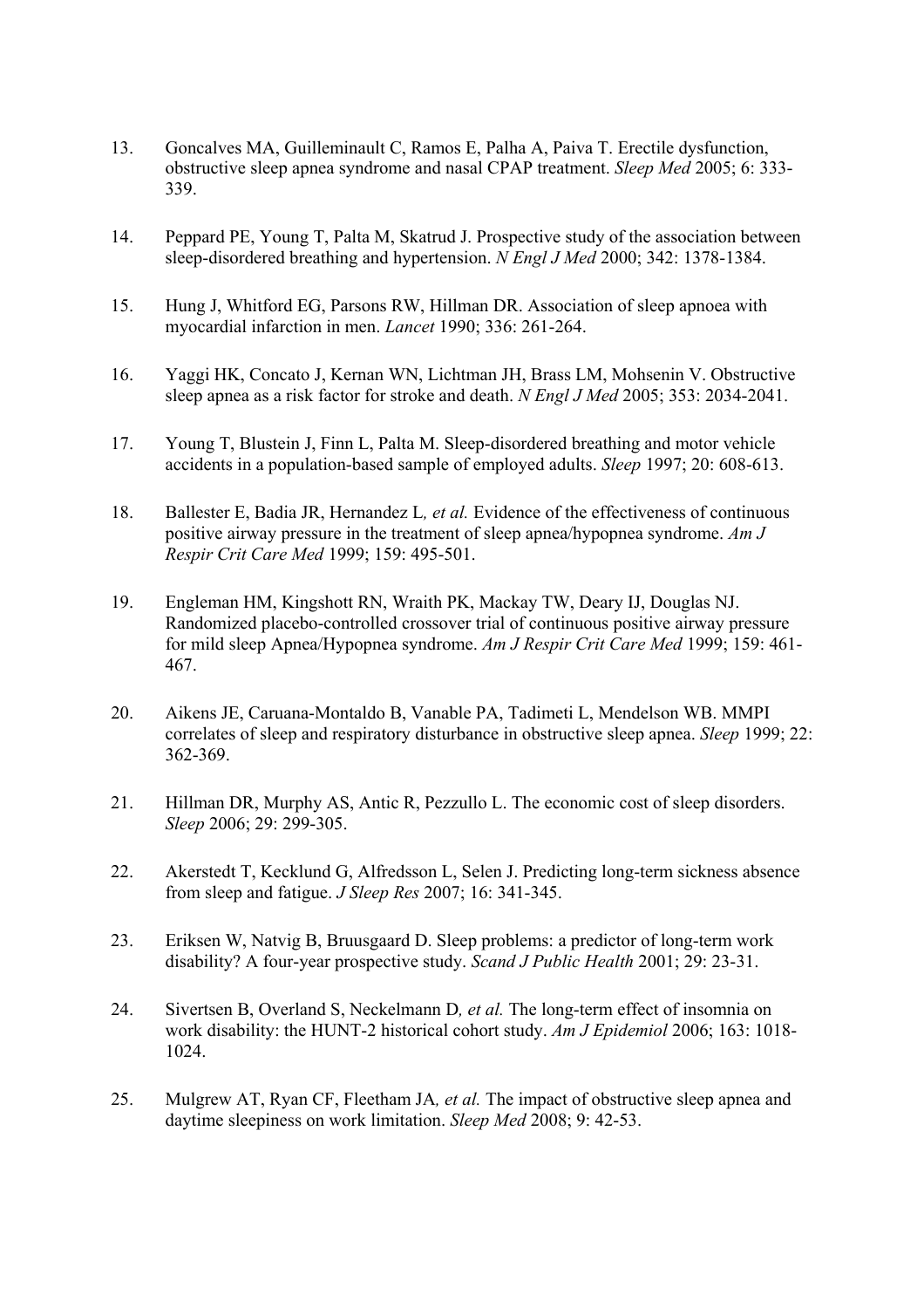- 26. Haldorsen EM, Grasdal AL, Skouen JS, Risa AE, Kronholm K, Ursin H. Is there a right treatment for a particular patient group? Comparison of ordinary treatment, light multidisciplinary treatment, and extensive multidisciplinary treatment for long-term sicklisted employees with musculoskeletal pain. *Pain* 2002; 95: 49-63.
- 27. Kecklund G, Åkerstedt T. The psychometric properties of the Karolinska Sleep Questionnaire. *J Sleep Res* 1992; 1: 113.
- 28. Kapuniai LE, Andrew DJ, Crowell DH, Pearce JW. Identifying sleep apnea from selfreports. *Sleep* 1988; 11: 430-436.
- 29. Statistics Norway. Standard Classification of Occupations. Statistics Norway, Oslo/Kongsvinger, 1999.
- 30. Sanne B, Mykletun A, Dahl AA, Moen BE, Tell GS. Occupational differences in levels of anxiety and depression: the Hordaland Health Study. *J Occup Environ Med* 2003; 45: 628-638.
- 31. Zigmond AS, Snaith RP. The hospital anxiety and depression scale. *Acta Psychiatr Scand* 1983; 67: 361-370.
- 32. Weaver T, George C. Cognition and Performance in Patients with Obstructive Sleep Apnea. *In:* Kryger M, Roth T, Dement W, eds. Principles and Practice of Sleep Medicine. 4th Edn. W.B. Saunders, Philadelphia, 2005; pp. 1023-1040.
- 33. Ulfberg J, Carter N, Talback M, Edling C. Excessive daytime sleepiness at work and subjective work performance in the general population and among heavy snorers and patients with obstructive sleep apnea. *Chest* 1996; 110: 659-663.
- 34. Grunstein RR, Stenlof K, Hedner JA, Sjostrom L. Impact of self-reported sleepbreathing disturbances on psychosocial performance in the Swedish Obese Subjects (SOS) Study. *Sleep* 1995; 18: 635-643.
- 35. Lindberg E, Carter N, Gislason T, Janson C. Role of snoring and daytime sleepiness in occupational accidents. *Am J Respir Crit Care Med* 2001; 164: 2031-2035.
- 36. Wiggins CL, Schmidt-Nowara WW, Coultas DB, Samet JM. Comparison of self- and spouse reports of snoring and other symptoms associated with sleep apnea syndrome. *Sleep* 1990; 13: 245-252.
- 37. Bliwise DL, Nekich JC, Dement WC. Relative validity of self-reported snoring as a symptom of sleep apnea in a sleep clinic population. *Chest* 1991; 99: 600-608.
- 38. Crocker BD, Olson LG, Saunders NA*, et al.* Estimation of the probability of disturbed breathing during sleep before a sleep study. *Am Rev Respir Dis* 1990; 142: 14-18.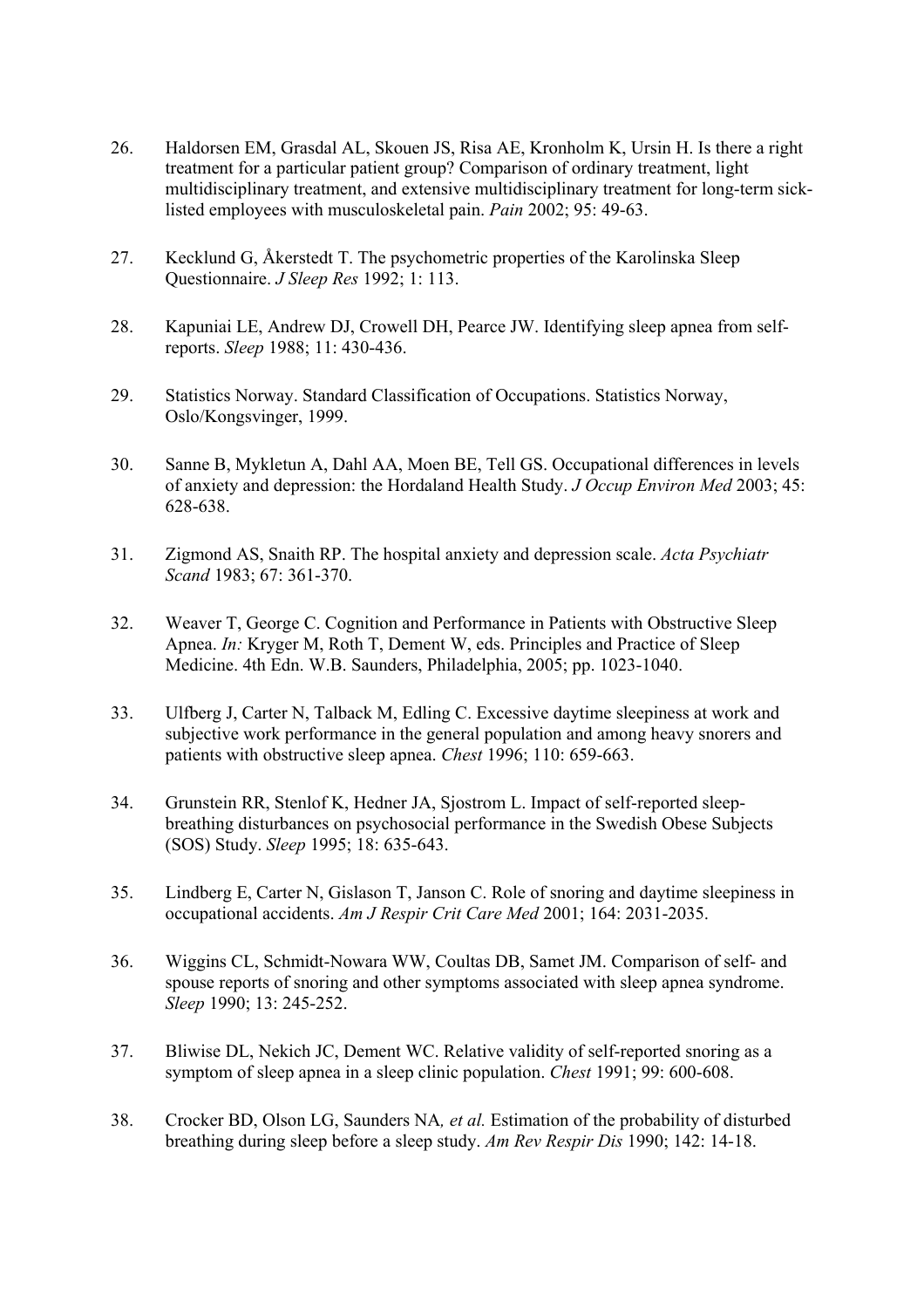- 39. Young T. Age dependence of sleep disordered breathing. *In:* Kuna S, Suratt P, Remmers J, eds. Sleep and Respiration in Aging Adults. Elsevier, New York, 1991; pp. 161-170.
- 40. Young T. Some methodological and practical issues of reported snoring validity. *Chest*  1991; 99: 531-532.
- 41. Quan SF, Howard BV, Iber C*, et al.* The Sleep Heart Health Study: design, rationale, and methods. *Sleep* 1997; 20: 1077-1085.
- 42. Overland S, Glozier N, Henderson M, Hotopf M, Mæland J, Mykletun A. Health before, during and after award of disability pension. The HUSK study. *Occup Environ Med* in press.
- 43. Holmen J, Midthjell K, Krüger Ø*, et al.* The Nord-Trøndelag Health Study 1995–97 (HUNT 2): Objectives, contents, methods and participation. *Nor J Epidemiol* 2003; 13: 19-32.
- 44. Mykletun A, Bjerkeset O, Dewey M, Prince M, Overland S, Stewart R. Anxiety, depression, and cause-specific mortality: the HUNT study. *Psychosom Med* 2007; 69: 323-331.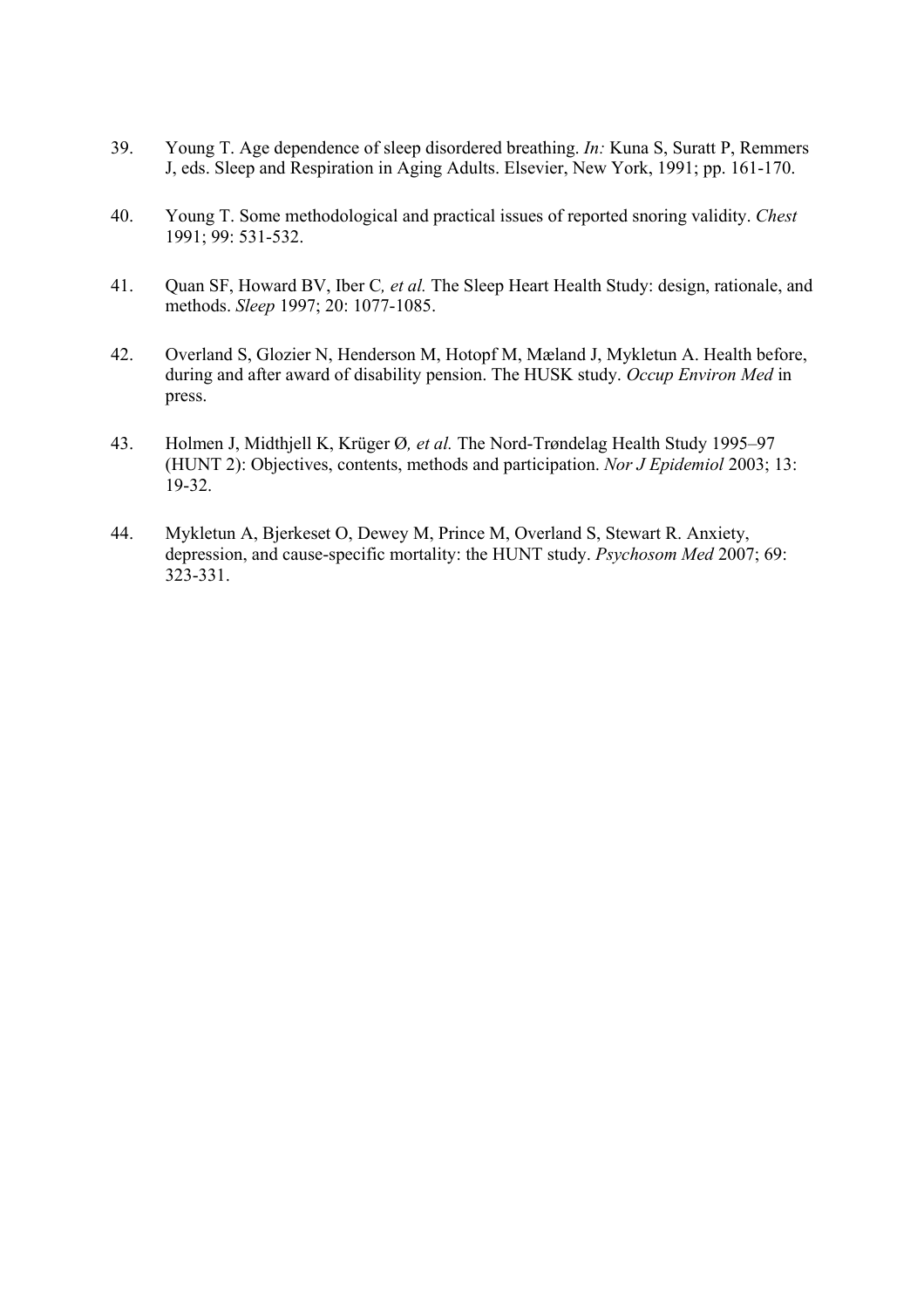

FIGURE 1. Multivariate logistic regression analyses of frequencies of symptoms ("sometimes", "often" or "always") of items comprising the OSAS variable (compared to symptoms reported "rarely" or "never") on risk of long-term sick leave in the HUSK study, Norway. Error bars represent 95 % confidence intervals.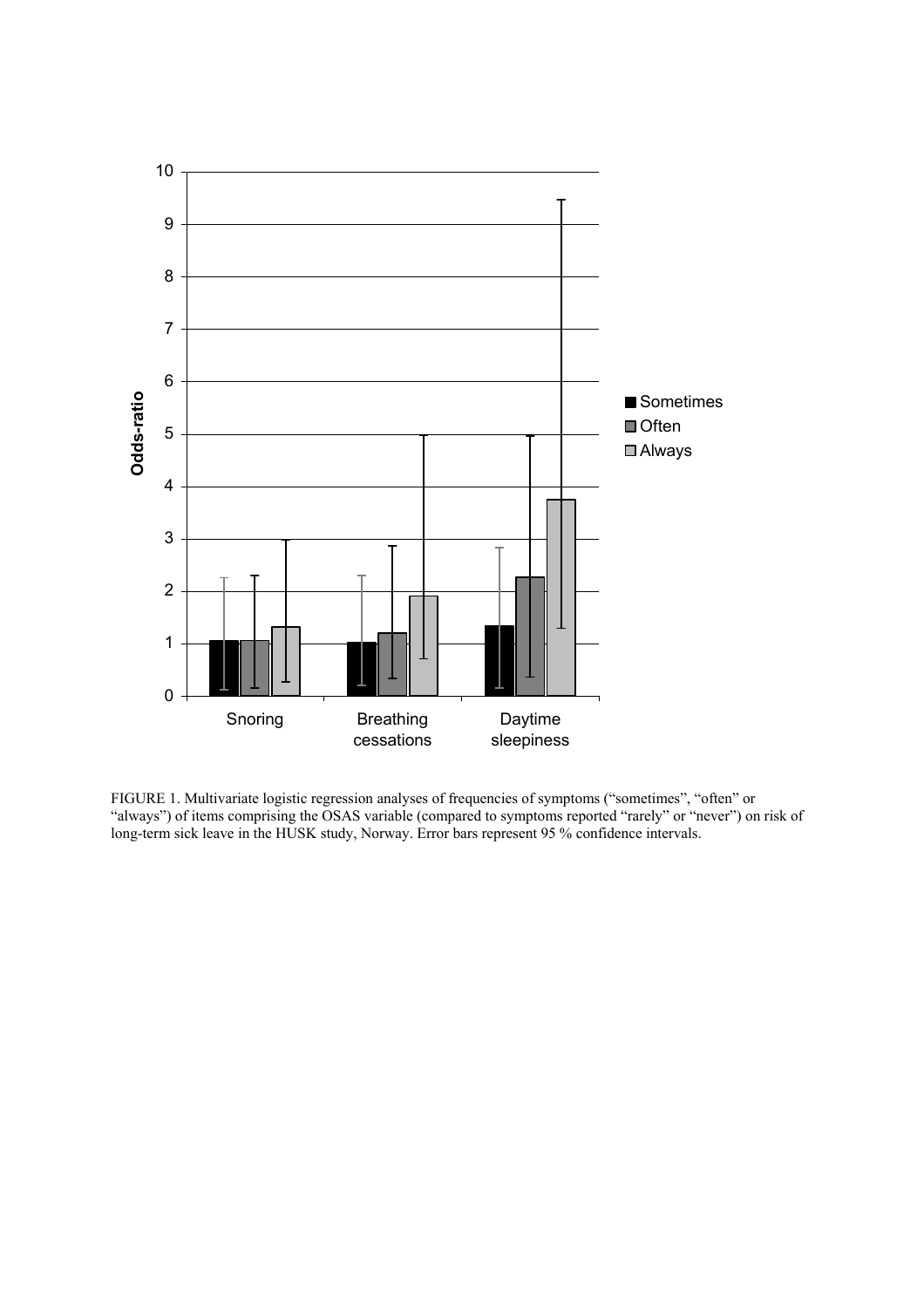| $\frac{1}{2}$ symptoms of OSAS in the HOSN study, individy.<br>Characteristics | No OSAS             | Symptoms of OSAS    | $P$ -value  |
|--------------------------------------------------------------------------------|---------------------|---------------------|-------------|
| $N, \%$                                                                        | 6588, 93.7%         | 440, 6.3%           |             |
| Gender                                                                         |                     |                     | ${}< 0.001$ |
| Male                                                                           | 36.6%               | 65.2%               |             |
| Female                                                                         | 63.4%               | 34.8%               |             |
| Living with partner                                                            | 76.5%               | 73.6%               | .18         |
| Education                                                                      |                     |                     | .002        |
| Primary                                                                        | 16.7%               | 20.7%               |             |
| Secondary                                                                      | 45.0%               | 49.3%               |             |
| $1-3$ yr higher                                                                | 19.8%               | 17.5%               |             |
| $\geq$ 4 yr higher                                                             | 18.4%               | 12.5%               |             |
| Occupational type <sup>§</sup>                                                 |                     |                     | ${}< 0.001$ |
| Legislators/senior officials/managers                                          | 15.1%               | 18.0%               |             |
| Professionals                                                                  | 9.1%                | 7.3%                |             |
| Technicians/associate professionals                                            | 22.1%               | 19.0%               |             |
| Clerks                                                                         | 13.8%               | 14.6%               |             |
| Shop/market sales and service workers                                          | 20.4%               | 13.9%               |             |
| Agricultural/forestry/fishery workers                                          | 2.0%                | 1.0%                |             |
| Craft and related trades workers                                               | 7.3%                | 13.4%               |             |
| Plant/machine operators, assemblers                                            | 4.7%                | 7.1%                |             |
| Elementary occupations                                                         | 5.0%                | 4.4%                |             |
| Armed forces                                                                   | 0.4%                | 1.2%                |             |
| Current smoker                                                                 | 32.6%               | 48.0%               | ${}< 0.001$ |
| Alcohol consumption <sup>†</sup>                                               |                     |                     | < 0.001     |
| 0 units/week                                                                   | 29.0%               | 22.7%               |             |
| 1-2 units/week                                                                 | 41.8%               | 37.3%               |             |
| 3-4 units/week                                                                 | 14.6%               | 12.5%               |             |
| $\geq$ 5 units/week                                                            | 14.6%               | 27.5%               |             |
| Physical exercise                                                              |                     |                     | .14         |
| No or easy                                                                     | 29.3%               | 33.4%               |             |
| Moderate                                                                       | 57.0%               | 55.0%               |             |
| Heavy                                                                          | 13.7%               | 11.6%               |             |
| Body-mass index                                                                |                     |                     | < 0.001     |
| < 25                                                                           | 55.0%               | 36.8%               |             |
| 25-30                                                                          | 35.8%               | 41.6%               |             |
| >30                                                                            | 9.2%                | 21.6%               |             |
| Angina                                                                         | 0.3%                | 0.2%                | 1.00        |
| Stroke                                                                         | 0.3%                | 0.2%                | 1.00        |
| Diabetes                                                                       | 0.7%                | 0.9%                | .56         |
| Myocardial Infarction                                                          | 0.2%                | 0.5%                | .17         |
| Depression*                                                                    | $2.97(2.90-3.04)$   | $4.26(3.97-4.55)$   | $< 0.001$   |
| Blood pressure (systolic) <sup>*</sup>                                         | 125.9 (125.6-126.3) | 129.8 (128.5-131.1) | ${}< 0.001$ |
| Prescribed drugs*                                                              | $0.08(0.07-0.09)$   | $0.07(0.04-0.09)$   | $.87\,$     |

TABLE 1. Baseline demographic and clinical characteristics of participants with and without self-reported symptoms of OSAS in the HUSK study, Norway.

§ Listed in descending order from "white-" to "blue-collar" occupations (see [30])

\* Data presented as mean (95% CI)

† 1 unit equals approximately 12 g ethanol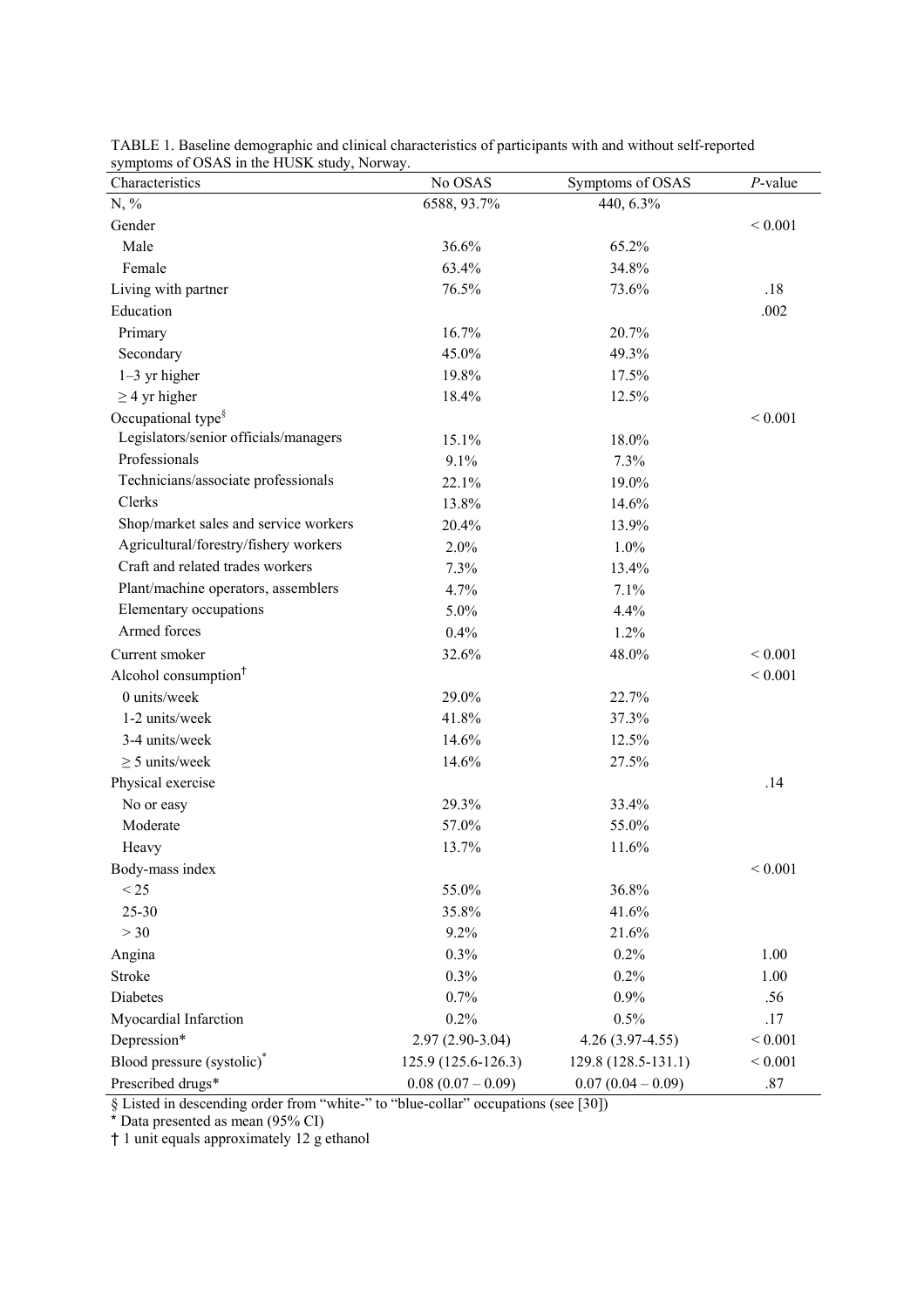|                      |                                                 | Persons with 8 weeks sick leave $(n=1824)$<br>Population at risk (n=6,919) |               |  |  |
|----------------------|-------------------------------------------------|----------------------------------------------------------------------------|---------------|--|--|
| Adjustment variables |                                                 | Self-reported symptoms of OSAS                                             |               |  |  |
|                      |                                                 | <b>OR</b>                                                                  | 95% CI        |  |  |
| $Crude + Gender$     |                                                 | 1.78                                                                       | $1.42 - 2.20$ |  |  |
| A                    | Age and education                               | 1.70                                                                       | $1.36 - 2.13$ |  |  |
| B                    | Occupational type                               | 1.83                                                                       | $1.46 - 2.29$ |  |  |
| $\mathcal{C}$        | Marital/cohabitant status                       | 1.77                                                                       | $1.42 - 2.21$ |  |  |
| D                    | Smoking, alcohol and physical exercise          | 1.67                                                                       | $1.33 - 2.08$ |  |  |
| E                    | Body-mass index                                 | 1.71                                                                       | $1.36 - 2.13$ |  |  |
| F                    | Angina, stroke, diabetes, myocardial infarction | 1.79                                                                       | $1.43 - 2.25$ |  |  |
| G                    | Depression                                      | 1.71                                                                       | $1.37 - 2.14$ |  |  |
| H                    | Blood pressure (systolic)                       | 1.78                                                                       | $1.42 - 2.22$ |  |  |
| I                    | Prescribed drugs                                | 1.78                                                                       | $1.42 - 2.22$ |  |  |
|                      | Fully adjusted model*                           | 1.62                                                                       | $1.28 - 2.05$ |  |  |

TABLE 2. Multivariate logistic regression analyses of the effect of self-reported symptoms of OSAS on long-term sick leave (8 weeks+) in the HUSK study, Norway.

\* Adjusting for all the confounders listed above (A+B+C+D+E+F+G+H+I).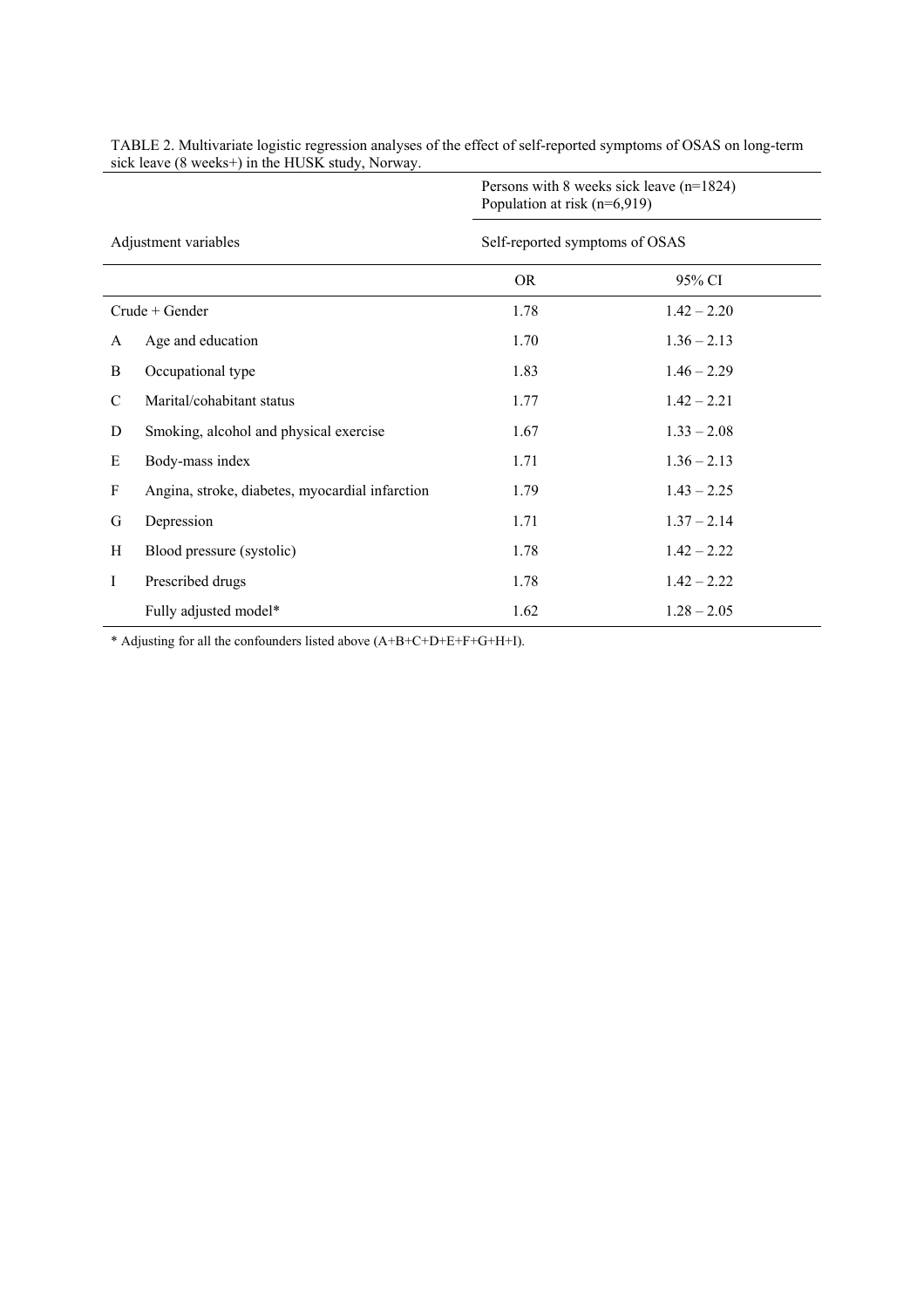| Adjustment variables |                                                 | All new disability pensions $(n=139)$<br>Population at risk (n=7,028) |               |  |  |
|----------------------|-------------------------------------------------|-----------------------------------------------------------------------|---------------|--|--|
|                      |                                                 | Self-reported symptoms of OSAS                                        |               |  |  |
|                      |                                                 | <b>OR</b>                                                             | 95% CI        |  |  |
| $Crude + Gender$     |                                                 | 2.40                                                                  | $1.38 - 4.19$ |  |  |
| A                    | Age and education                               | 2.20                                                                  | $1.26 - 3.85$ |  |  |
| B                    | Occupational type                               | 2.35                                                                  | $1.26 - 4.38$ |  |  |
| $\mathcal{C}$        | Marital/cohabitant status                       | 2.39                                                                  | $1.37 - 4.17$ |  |  |
| D                    | Smoking, alcohol and physical exercise          | 1.99                                                                  | $1.13 - 3.50$ |  |  |
| E                    | Body-mass index                                 | 2.26                                                                  | $1.29 - 3.97$ |  |  |
| F                    | Angina, stroke, diabetes, myocardial infarction | 2.40                                                                  | $1.37 - 4.19$ |  |  |
| G                    | Depression                                      | 2.02                                                                  | $1.15 - 3.56$ |  |  |
| H                    | Blood pressure (systolic)                       | 2.30                                                                  | $1.32 - 4.02$ |  |  |
| Ι                    | Prescribed drugs                                | 2.45                                                                  | $1.40 - 4.28$ |  |  |
|                      | Fully adjusted model*                           | 1.92                                                                  | $1.01 - 3.66$ |  |  |

TABLE 3. Multivariate logistic regression analyses of the effect of self-reported symptoms of OSAS on risk of permanent work disability in the HUSK study, Norway.

\* Adjusting for all the confounders listed above (A+B+C+D+E+F+G+H+I).